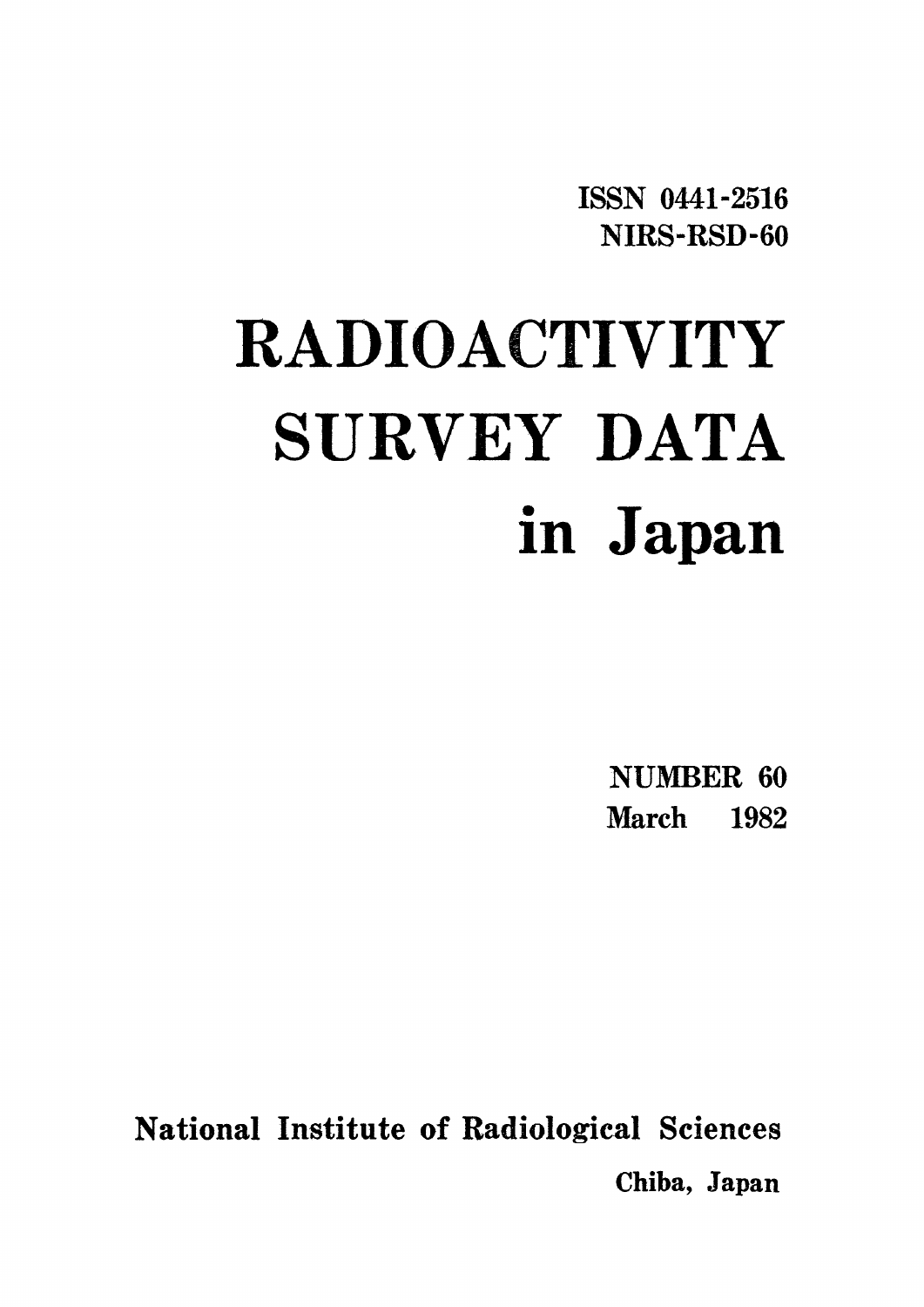# Radioactivity Survey Data inJapan

Number 60

# March 1982

# **Contents**

|    |           |                                                                                                               | Page |
|----|-----------|---------------------------------------------------------------------------------------------------------------|------|
|    |           | (Japan Chemical Analysis Center)                                                                              |      |
| 1. |           |                                                                                                               |      |
| 2. |           | Preparation of samples for analysis (and accommodation of samples for analysis) (and accommodation of samples | 3    |
| З. |           |                                                                                                               | 3    |
| 4. |           | Determination of Stable strontium, calcium and Potassium                                                      | 4    |
| 5. |           |                                                                                                               | 4    |
| 6. |           |                                                                                                               | 5    |
|    | $(1) - 1$ | Strontium-90 and Cesium-137 in Rain and dry fallout<br>(for domestic program)                                 | 5    |
|    | $-2$      | Strontium-90 and Cesium-137 in Rain and dry fallout<br>(for WHO Program)                                      | 10   |
|    | (2)       | Strontium-90 and Cesium-137 in Airborne dust                                                                  | 13   |
|    | (3)       | Strontium-90 and Cesium-137 in Service water                                                                  | 15   |
|    | (4)       |                                                                                                               | 18   |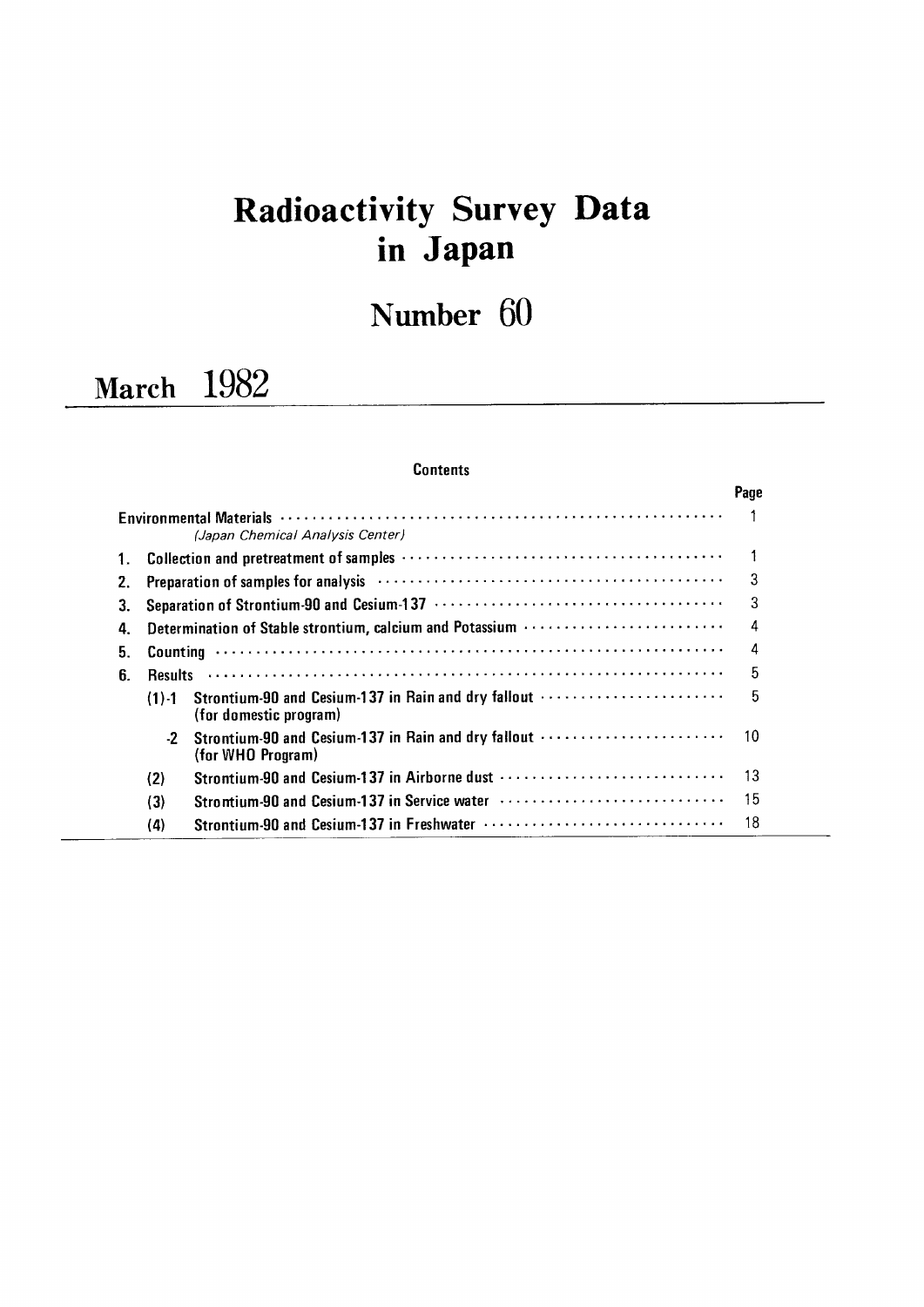Environmental and Dietary Materials\*

(Japan Chemical Analysis Center)

1. Collection and pretreatment of samples

 $(1)$ Rain and dry fallout

Rain and dry fallout was collected monthly on a sampling tray, approximately 5000  $\text{cm}^2$  in area, which was filled with water to a depth of 1 cm at the beginning of every month.

The sample was filtered after strontium and cesium carriers were added. The tray was washed with  $50$  of distilled water and the washing was combined to the filtrate. The sample was passed through a cation exchange column (500 m $\ell$  of Dowex 50W X8, 50  $\sim$ 100 mesh, Na form) at a rate of 80 m $\ell$ /min.

#### $(2)$ Airborne dust

Airborne dust was collected by an electrostatic precipitator or a filter air sampler for every three months at a rate of more than  $3000 \, \text{m}^3$  per month. The sampling was done 1 to 1.5 meters above the around.

 $(3)$ Service water and freshwater

Service water, 1000 each, was collected at an intake of the water-treatment plant and at the tap after water was left running for five minutes. Water, to which added carriers of strontium and cesium immediately after sampling, was vigorously stirred and filtered. The subsequent process was the same as that described in the section (1). Freshwater was treated in the same way as the service water.

#### $(4)$ Soil

Soil was collected from the location in the spacious and flat area without past disturbance on the surface caused by duststorms, inflow and outflow due to precipitation, and so on. Any places located under trees in a forest, in a stony area or inside of river banks were avoided. Soil was taken from two layers of different depths,  $0 \sim 5$  cm and  $5 \sim 20$  cm. In the course of air-drying, lumps were crushed by hand, and roots of plants and pebbles were removed. The soil was then passed through a 2 mm sieve to remove small gravels.

#### $(5)$ Sea water

Sea water was collected at the fixed stations where the effect of terrestrial fresh water from rivers was expected to be negligibly small. A special consideration was also given to weather conditions. The sampling was carried out when there was no rainfall for the last few days. To prevent contamination, water samples were collected at the bow of a sampling boat just before she stood still by scooping surface water using a polyethylene bucket. Immediately after the collection, the samples were acidified to a pH lower than 3 by adding concentrated hydrochloric acid in a ratio of 1 m $\ell$  to 1  $\ell$  of sea water, and then stored in 20  $\ell$  polyethylene containers. The sampling equipments as well as containers were thoroughly rinsed with dilute hydrochloric acid and then with distilled water before use. Two hundred milliliters of sea water was also collected at the same stations for the determination of chlorinity.

#### Sea sediments  $(6)$

Sediment was collected in the same area as that for the sea water sample, taking the following criteria into account:

- $a<sub>r</sub>$ The depth of water exceeds 1 m at low tide.
- No significant sedimental movement is b. observed in the vicinity of concern.
- Mud, silt and fine sand are preferable. c.

A conventional sediment sampling device was used for collecting the top few centimeters of surface sediment. Approximately 4 kg of the sample in wet weight was spread on a large porcelain dish and dried in an electric oven at 105 to 110 °C to a constant weight.

**Total diet**  $(7)$ 

A full one day ordinary diet including three meals, water, tea and other in-between snacks for five persons was collected as a sample of "total diet". The sample in a large stainless steel pan was carbonized carefully by direct application of gas flame, and was transferred to a porcelain dish and then ashed at 500°C in an electric muffle furnace.

#### $(8)$ **Rice**

Polished rice was collected in producing districts at the harvest and in consuming areas when new crops were first put on sale. The sample was carbonized and ashed in a porcelain dish.

<sup>\*</sup> Samples were sent to the Center from 32 contracted prefectures.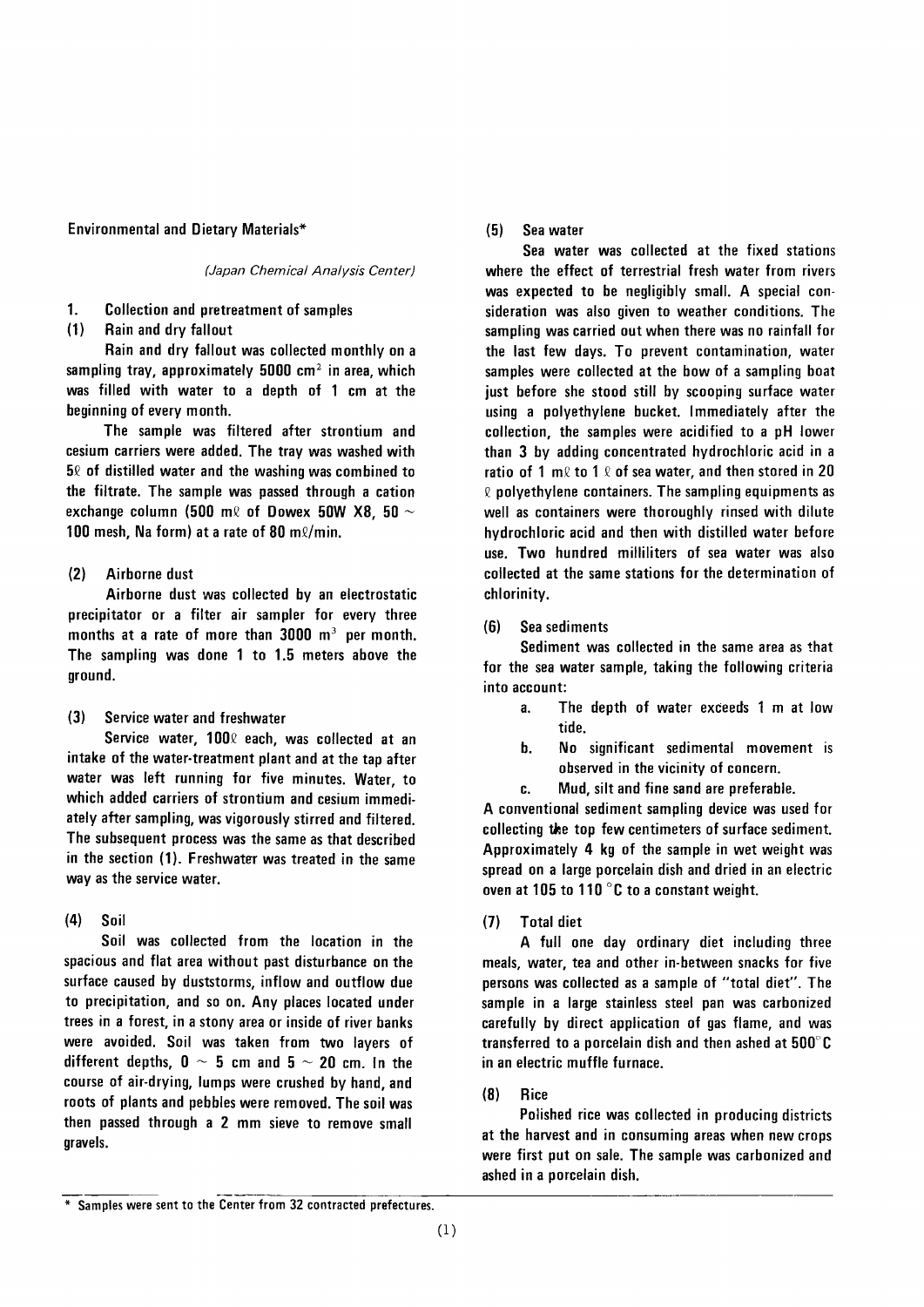#### $(9)$ Milk

Raw milk was collected in producing districts and commercial milk was purchased in consuming districts. Milk in a stainless steel pan or a porcelain dish was evaporated to dryness followed by carbonization and ashing.

#### (10) Vegetables

Spinach and Japanese radish were selected as the representatives for leaf vegetables and for non-starch roots, respectively. After removing soil, the edible part of vegetable sample was dried and carbonized in a stainless steel pan or a porcelain dish.

#### $(11)$  Tea

Five hundred grams of manufactured green tea was collected, carbonized and ashed in a stainless steel pan or a porcelain dish.

#### (12) Fish, shellfish and seaweeds

Sea fish and freshwater fish a.

Fish was rinsed with water and blotted with a filter paper. Only the edible part was used in case of larger sized fish, and the whole part was used in case of smaller ones. Each sample was weighed and placed in a stainless steel pan or a porcelain dish. After carbonized, the sample was ashed in an electric muffle furnace.

> b. **Shellfish**

Approximately 4 kg of shellfish including the shells was collected or purchased. After removing the shells, it was treated in the same way as that for the sea fish.

#### **Seaweeds** c.

Edible seaweeds were collected and rinsed with water to remove sand and other adhering matters on the surface. These were removed of excess water, weighed, dried and ashed.

Table 1 shows detailes of sample collection.

| Sample                                    | Frequency of sampling                | Quantity of sample             |
|-------------------------------------------|--------------------------------------|--------------------------------|
| $=$ Environmental materials $=$           |                                      |                                |
| (1) Rain and dry fallout                  |                                      |                                |
| for domestic program<br>L                 | monthly                              |                                |
| for WHO program<br>2                      | monthly                              |                                |
| Airborne dust<br>(2)                      | quarterly                            | $>$ 3000 m <sup>3</sup> /month |
| Service water and freshwater<br>(3)       |                                      |                                |
| Service water (sourse water)<br>1         | semiyearly (June and December)       | 100 l                          |
| Service water (tap water)<br>2            | semiyearly (June and December)       | $100 \ell$                     |
| Freshwater<br>3                           | yearly (fishing season)              | 100 <sub>k</sub>               |
| $(4)$ Soil                                |                                      |                                |
| $0 \sim 5$ cm<br>L                        | yearly (June or July)                | $4$ kg                         |
| $\overline{2}$<br>$5 \simeq 20~\text{cm}$ | yearly (June or July)                | 4 ka                           |
| (5) Sea water                             | yearly (July or August)              | 40 $\ell$                      |
| (6) Sea sediments                         | yearly (July or August)              | 4 ka                           |
| $=$ Dietary materials $=$                 |                                      |                                |
| (7) Total diet                            | semiyearly (June, November or        | daily amount for 5 person      |
|                                           | December)                            |                                |
| $(8)$ Rice                                |                                      |                                |
| producing districts<br>1                  | yearly (harvesting season)           | 5 kg (polished rice)           |
| 2<br>consuming districts                  | yearly (harvesting season)           | 5 kg (polished rice)           |
| $(9)$ Milk                                |                                      |                                |
| producing districts for<br>1              | quarterly (February, May, August and | 3 l                            |
| WHO program                               | November)                            |                                |
| producing districts for<br>$\mathfrak{D}$ | semiyearly (February and August)     | 3 l                            |
| domestic program                          |                                      |                                |

Table 1 Details of sample collection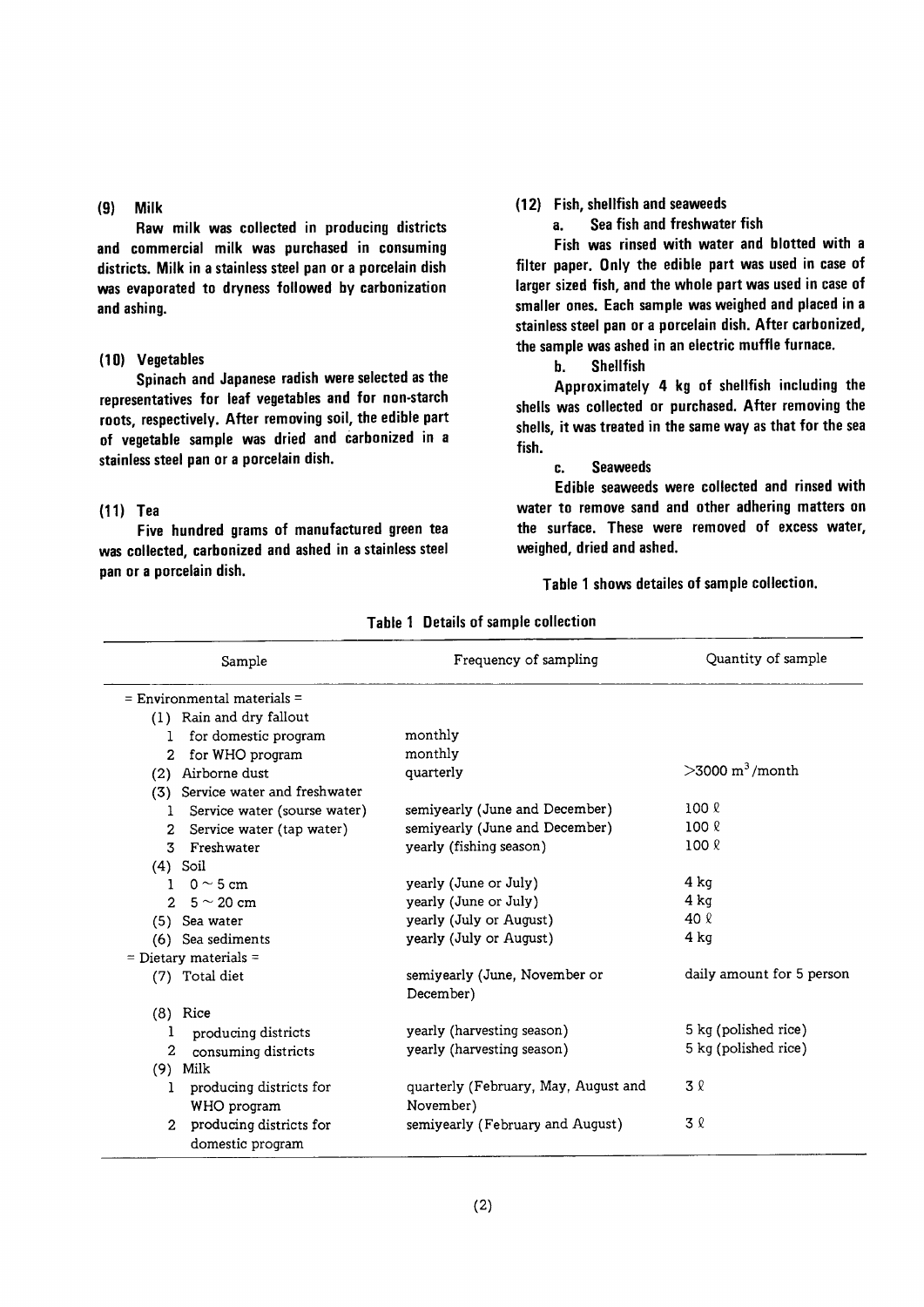|            | Sample                             | Frequency of sampling                | Quantity of sample       |
|------------|------------------------------------|--------------------------------------|--------------------------|
| 3          | consuming districts                | semiyearly (February and August)     | 3 l                      |
|            | powdered milk                      | semiyearly (April and October)       | $2 \sim 3$ kg            |
|            | (10) Vegetables                    |                                      |                          |
|            | producing districts                | yearly (harvesting season)           | 4 ka                     |
| 2.         | consuming districts                | yearly (harvesting season)           | 4 ka                     |
| $(11)$ Tea |                                    | yearly (the first harvesting season) | 500 g (manufactured tea) |
|            | (12) Fish, shellfish, and seaweeds |                                      |                          |
|            | Sea fish                           | yearly (fishing season)              | 4 ka                     |
|            | Freshwater fish                    | yearly (fishing season)              | 4 ka                     |
|            | Shellfish                          | yearly (fishing season)              | 4 ka                     |
|            | Seaweeds                           | yearly (fishing season)              | $2 \sim 3$ kg            |

#### 2. Preparation of samples for analysis

#### (1) Rain, service water and freshwater

Strontium and cesium were eluted with hydro・ chloric acid from the cation exchange column. The residue of rain sample on the filter paper was ashed in an electric muffle furnace and the ash was dissolved in hydrochloric acid. The insoluble part was filtered and washed. The filtrate and the washings were combined to the previous eluate and used for radiochemical analysis.

#### (2) Soil

Air-dried soil was passed through a 20 mesh sieve. The sieved sample was heated, in the presence of strontium and cesium carriers, together with sodium hydroxide. The sample was then heated with hydrochloric acid and the insoluble part was filtered and washed. The combined solution of the filtrate and washings was used for radiochemical analysis.

#### $(3)$ Sea sediments

After removal of pebbles, shells and other foreign matters, the sediment sample was dried in a hot-air oven and ground finely with a mortar. The sample was passed through a 20 mesh sieve. The further preparation of the sample was the same as that described in the section 2-(2).

#### $\langle 4 \rangle$ Rice

The ashed sample was pulverlized with a porcelain mortar and passed through a 42 mesh sieve. The sieved sample to which both strontium and cesium carriers were added, was digested with hydrochloric acid by heating. After the sample was heated again with nitric acid to dryness, strontium and cesium were extracted with hydrochloric acid and water. The insoluble part was filtered and washed. The filtrate and washings were combined for subsequent radiochemical analysis.

(5) Airborne dust, diet, milk, vegetable, fish and shellfish, seaweeds, tea, and others

These ashed samples were treated with the same procedure as that described in the section  $2-(4)$ .

3. Separation of strontium-90 and cesium-137

#### (1) Strontium-90

Sample solutions, prepared as in the foregoing sections  $2-(1)$  through  $2-(5)$ , were neutralized with sodium hydroxide. After sodium carbonate was added. the precipitate of strontium and calcium carbonates was separated. The supernatant solution was retained for cesium-137 determination. The carbonates were dissolved in hydrochloric acid and calcium and strontium were precipitated as oxalates. The precipitate was dissolved in nitric acid and strontium was separated from calcium by successive fuming nitric acid separations. Iron scavenge was made after addition of ferric iron carrier followed by barium chromate separation after addition of barium carrier to remove radium, its daughters and lead. Strontium was recovered as carbonate, and the precipitate was dried and weighed to determine strontium recovery. The strontium carbonate was dissolved in hydrochloric acid and the iron carrier was added. The solution was allowed to stand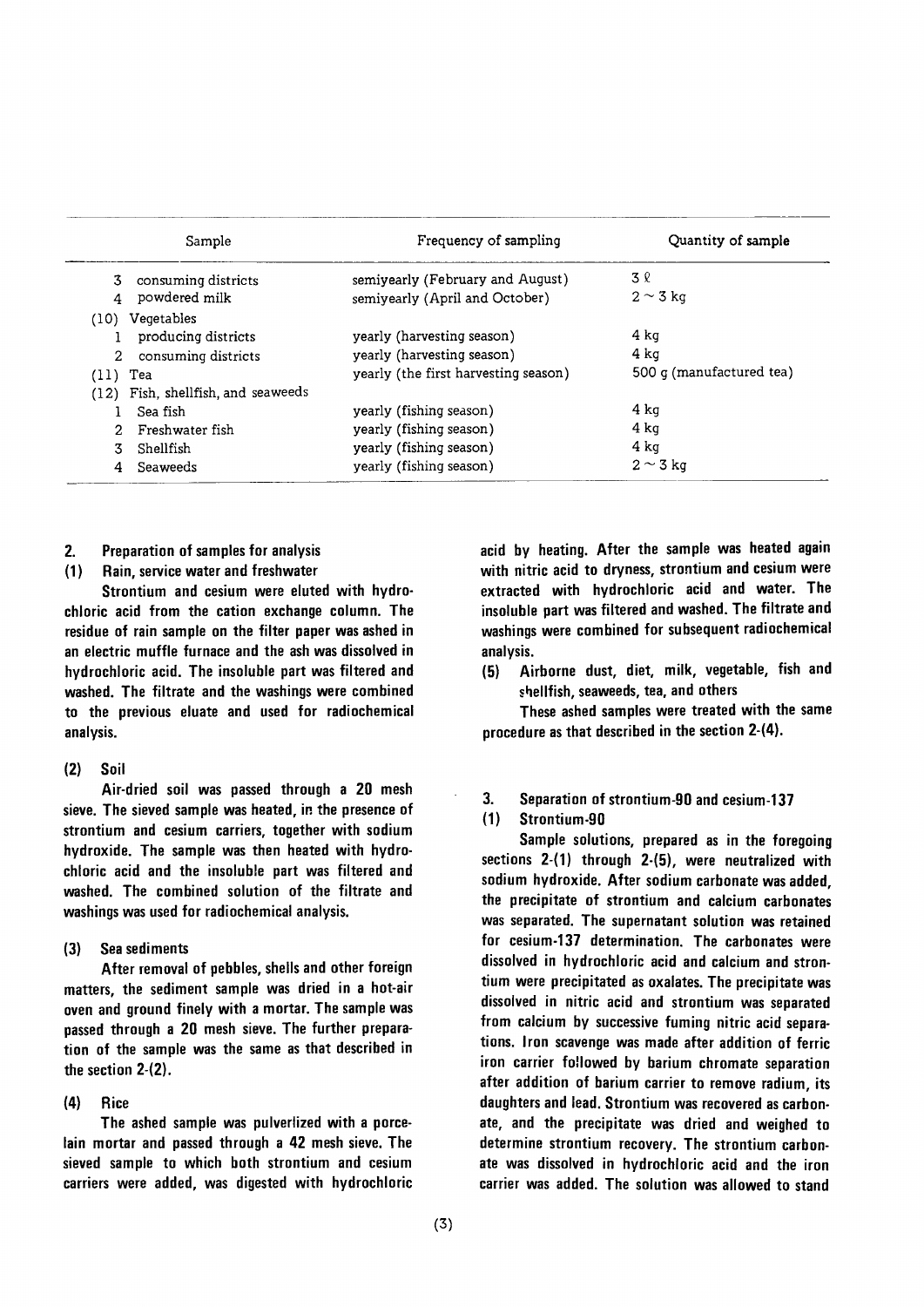for two weeks for strontium-90 and yttrium-90 to attain equilibrium. The yttrium-90 was coprecipitated with ferric hydroxide and the precipitate was filtered off, washed and counted.

#### $(2)$ Cesium-137

The supernatant separated from the strontium fraction in the solution was acidified with hydrochloric acid. While stirring the solution, cesium was adsorbed on ammonium molybdophosphate.

After filtered off and washed with dilute nitric acid, the precipitate was dissolved in 2.5N sodium hydroxide solution. Ammonia was removed completely from the solution by boiling. The solution was adjusted to pH 8.2 with hydrochloric acid and allowed to cool. Molybdenum hydroxide which came out in the solution, was filtered off and washed with water. In such circumstance that ontamination by rubidium-87 was not negligible for the measurement of cesium-137, the following ion-exchange procedure was applied. A fixed amount of ferric chloride solution was added to the solution dissolved with 2.5N sodium hydroxide. Ammonia and molybdenum hydroxide were removed as described above. Ethylenediaminetetraaceticacid tetrasodium salt was added to the filtrate and washings. Cesium and rubidium were adsorbed on a cation exchange resin. Cesium was separated from rubidium by eluting with hydrochloric acid.

To this eluate or the filtrate and washings after removing molybdenum hydroxide, chloroplatinic acid solution was added to precipitate cesium. The precipitate was filtered onto a tared paper in a demountable filter and washed with water and then ethanol. After fixing the filter paper on a tared planchette and drying it, the chemical yield of cesium was determined by weighing the precipitate with the planchette. Radioactivity from cesium-137 was measured for this precipitate.

4. Determination of stable strontium, calcium and potassium

A weighed amount of soil or sea sediment was treated under heating with sodium hydroxide and then with hydrochloric acid for extraction. A weighed aliquot of ashed samples of total diet, vegetables, milk, fish, shellfish or seeweeds was digested using hydrochloric acid or nitric acid, hydrofluoric acid being used when necessary. The extract was made up to an appropriate volume with dilute hydrochloric acid. The sample solution was analyzed for calcium by titration with standard potassium permanganate solution after separating calcium as oxalate. Atomic absorption spectroscopy was applied when appropriate. Stable strontium and potassium were determined by atomic absorption and flame emission spectrometry, respectively.

#### 5. **Counting**

After the radiochemical separation, the mounted precipitates were counted for activity using low background beta counters normally for 60 min. Net sample counting rates were corrected for counter efficiency, recovery, self-absorption and decay to obtain the content of strontium-90 and cesium-137 radio activity per sample aliquot. From the results, concentrations of these nuclides in the original samples were calculated.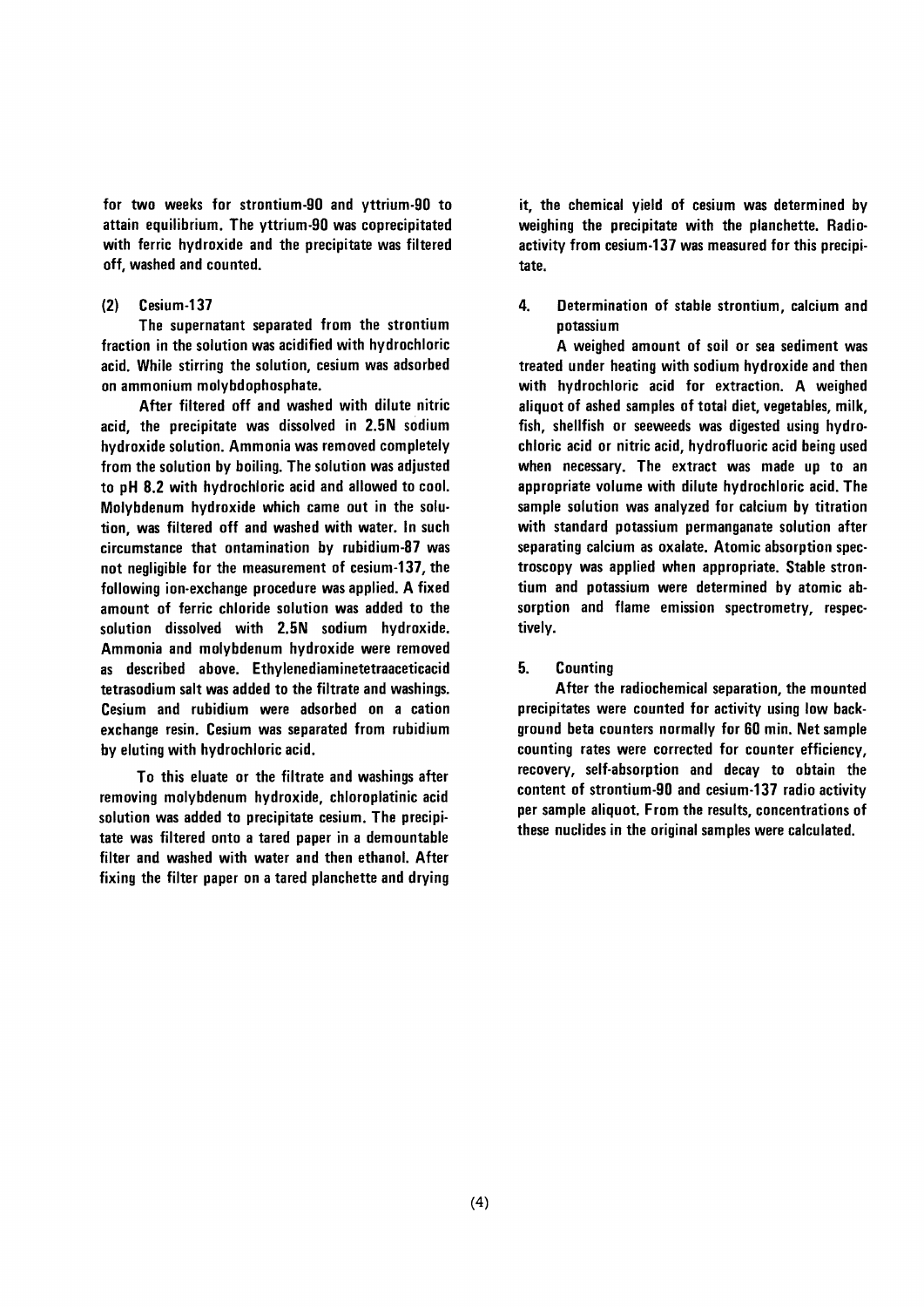## 6. Results

# (1)-1 Strontium-90 and Cesium-137 in Rain and dry fallout (for domestic program) (from Jan. 1982 to Jul. 1982)

 $-$  continued from No. 59 of this publication  $-$ 

| Location              | Duration<br>(Days) | Precipitation<br>(mm) | $90$ Sr<br>(mCi/km <sup>2</sup> ) | $137$ Cs<br>(mCi/km <sup>2</sup> ) |
|-----------------------|--------------------|-----------------------|-----------------------------------|------------------------------------|
| January               |                    |                       |                                   |                                    |
| Sapporo, HOKKAIDO     | 36                 | 148.0                 | $0.011 \pm 0.0014$                | $0.018 \pm 0.0013$                 |
| Aomori, AOMORI        | 28                 | 76.7                  | $0.015 \pm 0.0011$                | $0.018 \pm 0.0011$                 |
| Ojika-qun, MIYAGI     | 36                 | 82.7                  | $0.008 \pm 0.0008$                | $0.009 \pm 0.0009$                 |
| Yamagata, YAMAGATA    | 29                 | 52.9                  | $0.005 \pm 0.0008$                | $0.008 \pm 0.0009$                 |
| Futaba-gun, FUKUSHIMA | 28                 | 1                     | $0.001 \pm 0.0007$                | $0.000 \pm 0.0007$                 |
| Mito, IBARAGI         | 29                 | 82.5                  | $0.002 \pm 0.0007$                | $0.003 \pm 0.0007$                 |
| Shinjuku, TOKYO       | 31                 | $\Omega$              | $0.002 \pm 0.0007$                | $0.002 \pm 0.0007$                 |
| Yokohama, KANAGAWA    | 36                 | 38.5                  | $0.004 \pm 0.0008$                | $0.012 \pm 0.0010$                 |
| Fukui, FUKUI          | 26                 | 211.9                 | $0.019 \pm 0.0011$                | $0.033 \pm 0.0014$                 |
| Shizuoka, SHIZUOKA    | 28                 | 52.5                  | $0.006 \pm 0.0009$                | $0.016 \pm 0.0011$                 |
| Nagoya, AICHI         | 29                 | $\pmb{0}$             | $0.002 \pm 0.0007$                | $0.003 \pm 0.0007$                 |
| Kyoto, KYOTO          | 27                 | 9.9                   | $0.003 \pm 0.0007$                | $0.004 \pm 0.0008$                 |
| Kobe, HYOGO           | 35                 | 18.8                  | $0.004 \pm 0.0008$                | $0.004 \pm 0.0008$                 |
| Wakayama, WAKAYAMA    | 34                 | 15.5                  | $0.002 \pm 0.0007$                | $0.002 \pm 0.0007$                 |
| Tottori, TOTTORI      | 28                 | 237.40                | $0.020 \pm 0.0013$                | $0.029 \pm 0.0014$                 |
| Matsue, SHIMANE       | 31                 | 148.4                 | $0.025 \pm 0.0021$                | $0.037 \pm 0.0015$                 |
| Hiroshima, HIROSHIMA  | 34                 | 33.1                  | $0.007 \pm 0.0008$                | $0.008 \pm 0.0009$                 |
| Matsuyama, EHIME      | 36                 | 27.5                  | $0.011 \pm 0.0012$                | $0.026 \pm 0.0013$                 |
| Tsukushi-gun, FUKUOKA | 29                 | 49.7                  | $0.007 \pm 0.0008$                | $0.009 \pm 0.0009$                 |
| Saga, SAGA            | 27                 | 55.1                  | $0.004 \pm 0.0007$                | $0.006 \pm 0.0008$                 |
| Nagasaki, NAGASAKI    | 28                 | 63.0                  | $0.007 \pm 0.0008$                | $0.009 \pm 0.0009$                 |
| Nakagami-gun, OKINAWA | 26                 | 17.0                  | $0.004 \pm 0.0007$                | $0.005 \pm 0.0008$                 |
| February              |                    |                       |                                   |                                    |
| Sapporo, HOKKAIDO     | 29                 | 88.5                  | $0.009 \pm 0.0009$                | $0.013 \pm 0.0010$                 |
| Aomori, AOMORI        | 28                 | 68.4                  | $0.017 \pm 0.0012$                | $0.023 \pm 0.0013$                 |
| Ojika-gun, MIYAGI     | 29                 | 16.2                  | $0.006 \pm 0.0008$                | $0.006 \pm 0.0008$                 |
| Yamagata, YAMAGATA    | 29                 | 29.2                  | $0.003 \pm 0.0008$                | $0.008 \pm 0.0009$                 |
| Futaba-gun, FUKUSHIMA | 30                 | 31                    | $0.003 \pm 0.0008$                | $0.005 \pm 0.0008$                 |

# Table (1)-1: Strontium-90 and Cesium-137 Rain and dry fallout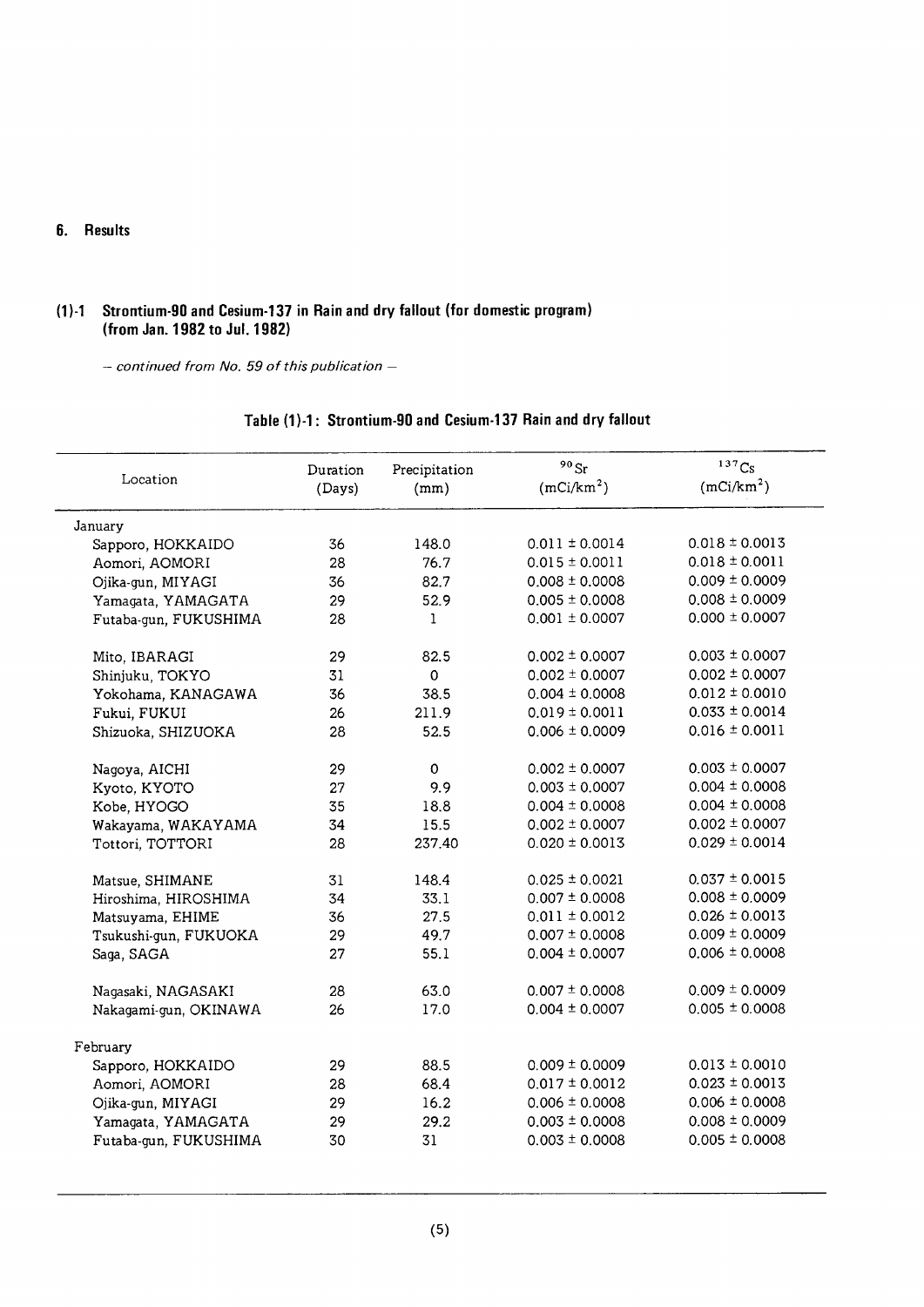| Location              | Duration | Precipitation | $90$ Sr                | 137C <sub>S</sub>      |
|-----------------------|----------|---------------|------------------------|------------------------|
|                       | (Days)   | (mm)          | (mCi/km <sup>2</sup> ) | (mCi/km <sup>2</sup> ) |
| Mito, IBARAGI         | 29       | 59.0          | $0.004 \pm 0.0007$     | $0.006 \pm 0.0008$     |
| Shinjuku, TOKYO       | 29       | 45.9          | $0.006 \pm 0.0009$     | $0.001 \pm 0.0010$     |
| Yokohama, KANAGAWA    | 30       | 69.9          | $0.008 \pm 0.0009$     | $0.011 \pm 0.0010$     |
| Fukui, FUKUI          | 29       | 98.3          | $0.014 \pm 0.0011$     | $0.025 \pm 0.0013$     |
| Shizuoka, SHIZUOKA    | 29       | 116.5         | $0.007 \pm 0.0009$     | $0.009 \pm 0.0009$     |
| Nagoya, AICHI         | 28       | 62            | $0.006 \pm 0.0008$     | $0.007 \pm 0.0009$     |
| Kyoto, KYOTO          | 29       | 40.0          | $0.004 \pm 0.0007$     | $0.004 \pm 0.0008$     |
| Kobe, HYOGO           | 30       | 31.3          | $0.007 \pm 0.0009$     | $0.007 \pm 0.0009$     |
| Wakayama, WAKAYAMA    | 22       | 42            | $0.005 \pm 0.0008$     | $0.005 \pm 0.0009$     |
| Tottori, TOTTORI      | 28       | 93.2          | $0.023 \pm 0.0014$     | $0.028 \pm 0.0015$     |
| Matsue, SHIMANE       | 31       | 45.9          | $0.016 \pm 0.0011$     | $0.022 \pm 0.0012$     |
| Hiroshima, HIROSHIMA  | 29       | 37.8          | $0.009 \pm 0.0009$     | $0.008 \pm 0.0010$     |
| Matsuyama, EHIME      | 29       | 56.5          | $0.006 \pm 0.0008$     | $0.012 \pm 0.0010$     |
| Tsukushi-gun, FUKUOKA | 29       | 51            | $0.008 \pm 0.0009$     | $0.008 \pm 0.0009$     |
| Saga, SAGA            | 28       | 77.9          | $0.006 \pm 0.0008$     | $0.008 \pm 0.0009$     |
| Nagasaki, NAGASAKI    | 29       | 96.0          | $0.008 \pm 0.0009$     | $0.011 \pm 0.0010$     |
| Nakagami-gun, OKINAWA | 30       | 122.5         | $0.008 \pm 0.0009$     | $0.009 \pm 0.0010$     |
| March                 |          |               |                        |                        |
| Sapporo, HOKKAIDO     | 32       | 95.0          | $0.008 \pm 0.0009$     | $0.012 \pm 0.0010$     |
| Aomori, AOMORI        | 32       | 42.3          | $0.013 \pm 0.0010$     | $0.019 \pm 0.0012$     |
| Ojika-gun, MIYAGI     | 31       | 109.0         | $0.012 \pm 0.0012$     | $0.012 \pm 0.0010$     |
| Yamagata, YAMAGATA    | 33       | 65.9          | $0.006 \pm 0.0008$     | $0.012 \pm 0.0010$     |
| Futaba-gun, FUKUSHIMA | 31       | 64            | $0.008 \pm 0.0009$     | $0.009 \pm 0.0009$     |
| Mito, IBARAGI         | 31       | 70.0          | $0.013 \pm 0.0013$     | $0.015 \pm 0.0011$     |
| Shinjuku, TOKYO       | 32       | 50.6          | $0.007 \pm 0.0008$     | $0.023 \pm 0.0012$     |
| Yokohama, KANAGAWA    | 30       | 82.7          | $0.011 \pm 0.0010$     | $0.016 \pm 0.0011$     |
| Fukui, FUKUI          | 32       | 77.7          | $0.012 \pm 0.0012$     | $0.025 \pm 0.0013$     |
| Shizuoka, SHIZUOKA    | 32       | 217.5         | $0.013 \pm 0.0011$     | $0.022 \pm 0.0013$     |
| Nagoya, AICHI         | 32       | 126           | $0.012 \pm 0.0010$     | $0.021 \pm 0.0012$     |
| Kyoto, KYOTO          | 32       | 107.6         | $0.010 \pm 0.0010$     | $0.010 \pm 0.0010$     |
| Kobe, HYOGO           | 32       | 100.7         | $0.009 \pm 0.0009$     | $0.014 \pm 0.0011$     |
| Wakayama, WAKAYAMA    | 31       | 55.2          | $0.008 \pm 0.0009$     | $0.009 \pm 0.0009$     |
| Tottori, TOTTORI      | 32       | 131.36        | $0.020 \pm 0.0012$     | $0.030 \pm 0.0015$     |
| Matsue, SHIMANE       | 31       | 114.2         | $0.015 \pm 0.0011$     | $0.026 \pm 0.0013$     |
| Hiroshima, HIROSHIMA  | 32       | 148.2         | $0.012 \pm 0.0010$     | $0.014 \pm 0.0011$     |
| Matsuyama, EHIME      | 31       | 107           | $0.009 \pm 0.0009$     | $0.013 \pm 0.0010$     |
| Tsukushi-gun, FUKUOKA | 31       | 147.2         | $0.009 \pm 0.0012$     | $0.014 \pm 0.0010$     |
| Saga, SAGA            | 33       | 127.4         | $0.009 \pm 0.0009$     | $0.016 \pm 0.0011$     |
| Nagasaki, NAGASAKI    | 32       | 143.0         | $0.014 \pm 0.0011$     | $0.018 \pm 0.0011$     |
| Nakagami-gun, OKINAWA | 30       | 94.5          | $0.005 \pm 0.0007$     | $0.005 \pm 0.0008$     |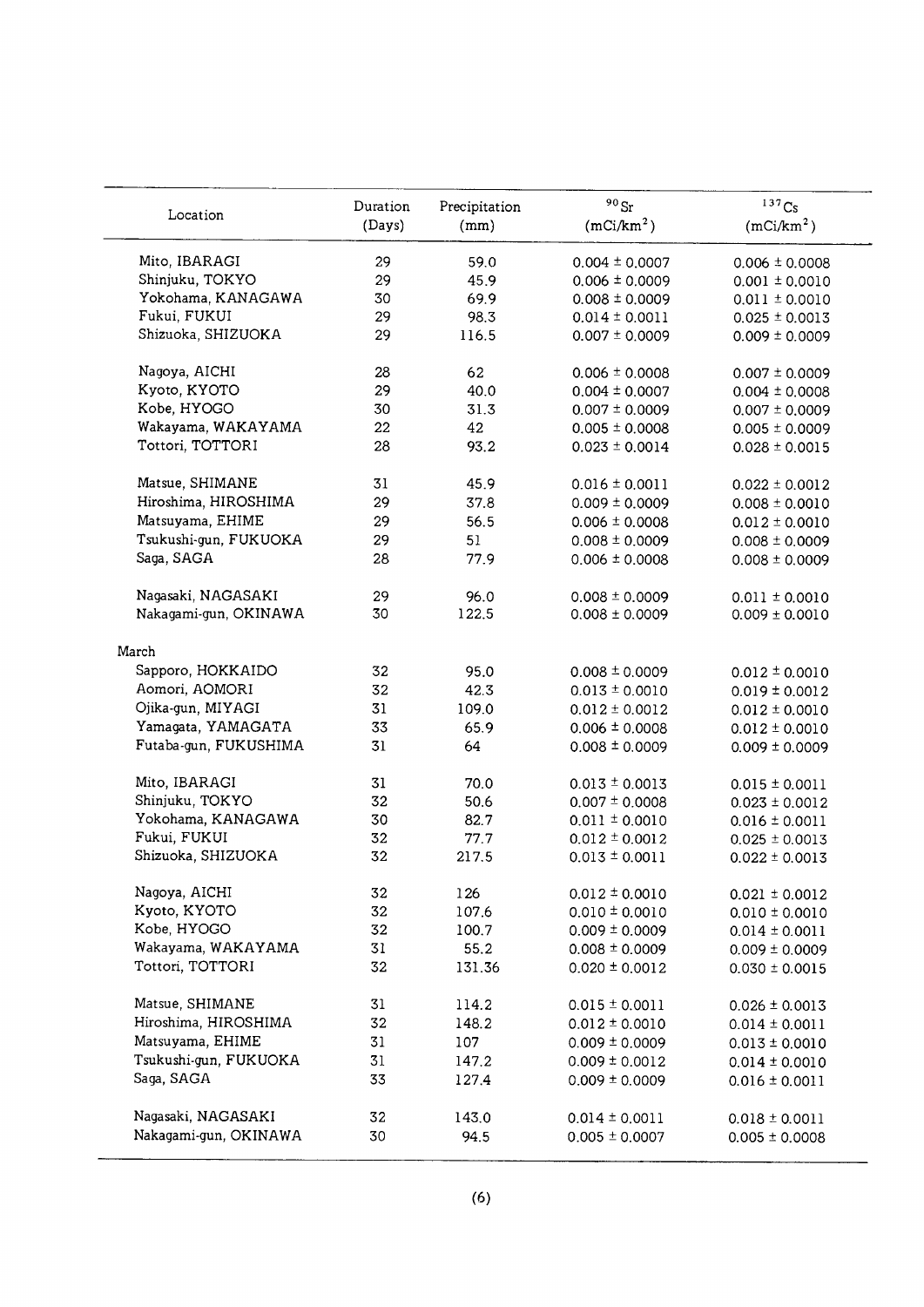| Location              | Duration | Precipitation | $90$ Sr<br>(mCi/km <sup>2</sup> ) | 137Cs<br>(mCi/km <sup>2</sup> ) |
|-----------------------|----------|---------------|-----------------------------------|---------------------------------|
|                       | (Days)   | (mm)          |                                   |                                 |
| April                 |          |               |                                   |                                 |
| Sapporo, HOKKAIDO     | 31       | 135.5         | $0.010 \pm 0.0010$                | $0.018 \pm 0.0012$              |
| Aomori, AOMORI        | 35       | 137.9         | $0.013 \pm 0.0011$                | $0.013 \pm 0.0010$              |
| Ojika-gun, MIYAGI     | 31       | 153.7         | $0.030 \pm 0.0015$                | $0.041 \pm 0.0016$              |
| Yamagata, YAMAGATA    | 30       | 113.35        | $0.010 \pm 0.0010$                | $0.015 \pm 0.0011$              |
| Futaba-gun, FUKUSHIMA | 30       | 277           | $0.016 \pm 0.0010$                | $0.029 \pm 0.0013$              |
| Mito, IBARAGI         | 32       | 123.0         | $0.012 \pm 0.0010$                | $0.019 \pm 0.0012$              |
| Shinjuku, TOKYO       | 30       | 165           | $0.015 \pm 0.0011$                | $0.028 \pm 0.0014$              |
| Yokohama, KANAGAWA    | 31       | 179           | $0.019 \pm 0.0011$                | $0.028 \pm 0.0014$              |
| Fukui, FUKUI          | 31       | 145.3         | $0.014 \pm 0.0010$                | $0.025 \pm 0.0013$              |
| Shizuoka, SHIZUOKA    | 29       | 147.5         | $0.018 \pm 0.0011$                | $0.023 \pm 0.0013$              |
| Nagoya, AICHI         | 31       | 131           | $0.016 \pm 0.0011$                | $0.022 \pm 0.0012$              |
| Kyoto, KYOTO          | 30       | 107.7         | $0.011 \pm 0.0010$                | $0.014 \pm 0.0011$              |
| Kobe, HYOGO           | 30       | 87.0          | $0.012 \pm 0.0010$                | $0.017 \pm 0.0011$              |
| Wakayama, WAKAYAMA    | 30       | 73.6          | $0.011 \pm 0.0010$                | $0.013 \pm 0.0011$              |
| Tottori, TOTTORI      | 31       | 143.18        | $0.013 \pm 0.0011$                | $0.017 \pm 0.0012$              |
| Matsue, SHIMANE       | 31       | 123.6         | $0.008 \pm 0.0008$                | $0.012 \pm 0.0010$              |
| Hiroshima, HIROSHIMA  | 30       | 122.9         | $0.014 \pm 0.0011$                | $0.017 \pm 0.0013$              |
| Matsuyama, EHIME      | 32       | 99.5          | $0.013 \pm 0.0011$                | $0.027 \pm 0.0014$              |
| Tsukushi-gun, FUKUOKA | 31       | 94.2          | $0.011 \pm 0.0009$                | $0.013 \pm 0.0011$              |
| Saga, SAGA            | 39       | 146.3         | $0.012 \pm 0.0010$                | $0.017 \pm 0.0012$              |
| Nagasaki, NAGASAKI    | 30       | 122.0         | $0.008 \pm 0.0008$                | $0.013 \pm 0.0010$              |
| Nakagami-gun, OKINAWA | 36       | 248.5         | $0.008 \pm 0.0008$                | $0.011 \pm 0.0010$              |
| May                   |          |               |                                   |                                 |
| Sapporo, HOKKAIDO     | 32       | 28.0          | $0.011 \pm 0.0010$                | $0.016 \pm 0.0011$              |
| Aomori, AOMORI        | 27       | 146           | $0.013 \pm 0.0011$                | $0.013 \pm 0.0009$              |
| Ojika-gun, MIYAGI     | 32       | 138.2         | $0.015 \pm 0.0011$                | $0.019 \pm 0.0013$              |
| Yamagata, YAMAGATA    | 32       | 102.0         | $0.005 \pm 0.0008$                | $0.008 \pm 0.0009$              |
| Fukushima, FUKUSHIMA  | 32       | 145           | $0.011 \pm 0.0010$                | $0.021 \pm 0.0013$              |
| Mito, IBARAGI         | 32       | 122.5         | $0.011 \pm 0.0010$                | $0.012 \pm 0.0010$              |
| Shinjuku, TOKYO       | 32       | 70            | $0.011 \pm 0.0010$                | $0.017 \pm 0.0012$              |
| Yokohama, KANAGAWA    | 32       | 122.7         | $0.010 \pm 0.0010$                | $0.016 \pm 0.0011$              |
| Fukui, FUKUI          | 32       | 122.4         | $0.006 \pm 0.0009$                | $0.011 \pm 0.0011$              |
| Shizuoka, SHIZUOKA    | 33       | 130.0         | $0.006 \pm 0.0009$                | $0.010 \pm 0.0009$              |
| Nagoya, AICHI         | 32       | 132           | $0.007 \pm 0.0008$                | $0.009 \pm 0.0009$              |
| Kyoto, KYOTO          | 32       | 148.6         | $0.003 \pm 0.0007$                | $0.007 \pm 0.0008$              |
| Kobe, HYOGO           | 32       | 86.4          | $0.006 \pm 0.0008$                | $0.011 \pm 0.0010$              |
| Wakayama, WAKAYAMA    | 35       | 134.2         | $0.004 \pm 0.0009$                | $0.005 \pm 0.0009$              |
| Tottori, TOTTORI      | 32       | 105.16        | $0.014 \pm 0.0012$                | $0.010 \pm 0.0010$              |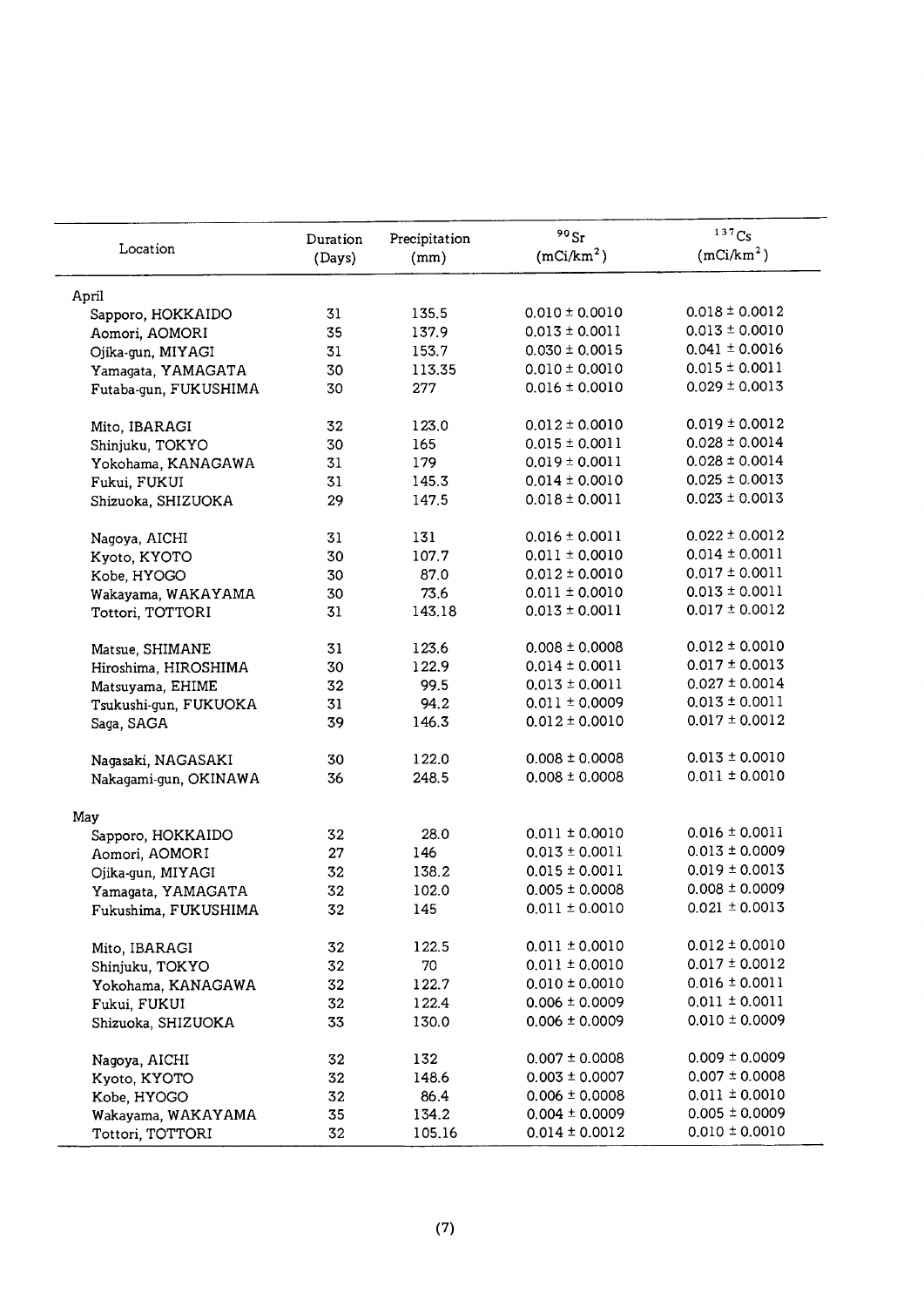| Location              | Duration | Precipitation | $90$ Sr                | 137Cs                  |
|-----------------------|----------|---------------|------------------------|------------------------|
|                       | (Days)   | (mm)          | (mCi/km <sup>2</sup> ) | (mCi/km <sup>2</sup> ) |
| Matsue, SHIMANE       | 35       | 83.2          | $0.007 \pm 0.0008$     | $0.010 \pm 0.0010$     |
| Hiroshima, HIROSHIMA  | 32       | 57.9          | $0.015 \pm 0.0010$     | $0.005 \pm 0.0009$     |
| Matsuyama, EHIME      | 31       | 82            | $0.004 \pm 0.0007$     | $0.004 \pm 0.0009$     |
| Tsukushi-gun, FUKUOKA | 32       | 82.7          | $0.002 \pm 0.0007$     | $0.004 \pm 0.0009$     |
| Saga, SAGA            | 34       | 124.7         | $0.004 \pm 0.0008$     | $0.006 \pm 0.0009$     |
| Nagasaki, NAGASAKI    | 32       | 135.5         | $0.006 \pm 0.0009$     | $0.008 \pm 0.0010$     |
| Nakagami-gun, OKINAWA | 28       | 262.5         | $0.004 \pm 0.0007$     | $0.003 \pm 0.0009$     |
| June                  |          |               |                        |                        |
| Sapporo, HOKKAIDO     | 31       | 51.0          | $0.014 \pm 0.0030$     | $0.022 \pm 0.0017$     |
| Aomori, AOMORI        | 31       | 58.5          | $0.008 \pm 0.0014$     | $0.006 \pm 0.0007$     |
| Ojika-gun, MIYAGI     | 31       | 189.5         | $0.017 \pm 0.0012$     | $0.019 \pm 0.0012$     |
| Yamagata, YAMAGATA    | 31       | 125.95        | $0.008 \pm 0.0010$     | $0.001 \pm 0.0009$     |
| Fukushima, FUKUSHIMA  | 31       | 232           | $0.012 \pm 0.0011$     | $0.020 \pm 0.0013$     |
| Mito, IBARAGI         | 31       | 100.5         | $0.011 \pm 0.0010$     | $0.012 \pm 0.0009$     |
| Shinjuku, TOKYO       | 31       | 212           | $0.013 \pm 0.0011$     | $0.024 \pm 0.0014$     |
| Yokohama, KANAGAWA    | 31       | 220.0         | $0.013 \pm 0.0010$     | $0.016 \pm 0.0011$     |
| Fukui, FUKUI          | 30       | 88.2          | $0.008 \pm 0.0009$     | $0.009 \pm 0.0008$     |
| Shizuoka, SHIZUOKA    | 31       | 178.0         | $0.008 \pm 0.0009$     | $0.015 \pm 0.0010$     |
| Nagoya, AICHI         | 31       | 121           | $0.007 \pm 0.0009$     | $0.012 \pm 0.0011$     |
| Kobe, HYOGO           | 33       | 83.1          | $0.005 \pm 0.0007$     | $0.010 \pm 0.0010$     |
| Wakayama, WAKAYAMA    | 34       | 16.5          | $0.003 \pm 0.0008$     | $0.003 \pm 0.0008$     |
| Tottori, TOTTORI      | 31       | 51.26         | $0.014 \pm 0.0011$     | $0.008 \pm 0.0008$     |
| Matsuyama, EHIME      | 32       | 54.0          | $0.003 \pm 0.0007$     | $0.006 \pm 0.0010$     |
| Nakagami-gnn, OKINAWA | 28       | 136.5         | $0.003 \pm 0.0007$     | $0.004 \pm 0.0008$     |
| July                  |          |               |                        |                        |
| Yamagata, YAMAGATA    | 33       | 84.5          | $0.005 \pm 0.0009$     | $0.006 \pm 0.0007$     |
| Aichi, AICHI          | 33       | 353           | $0.010 \pm 0.0011$     | $0.013 \pm 0.0010$     |
| Kobe, HYOGO           | 32       | 216.6         | $0.005 \pm 0.0008$     | $0.008 \pm 0.0008$     |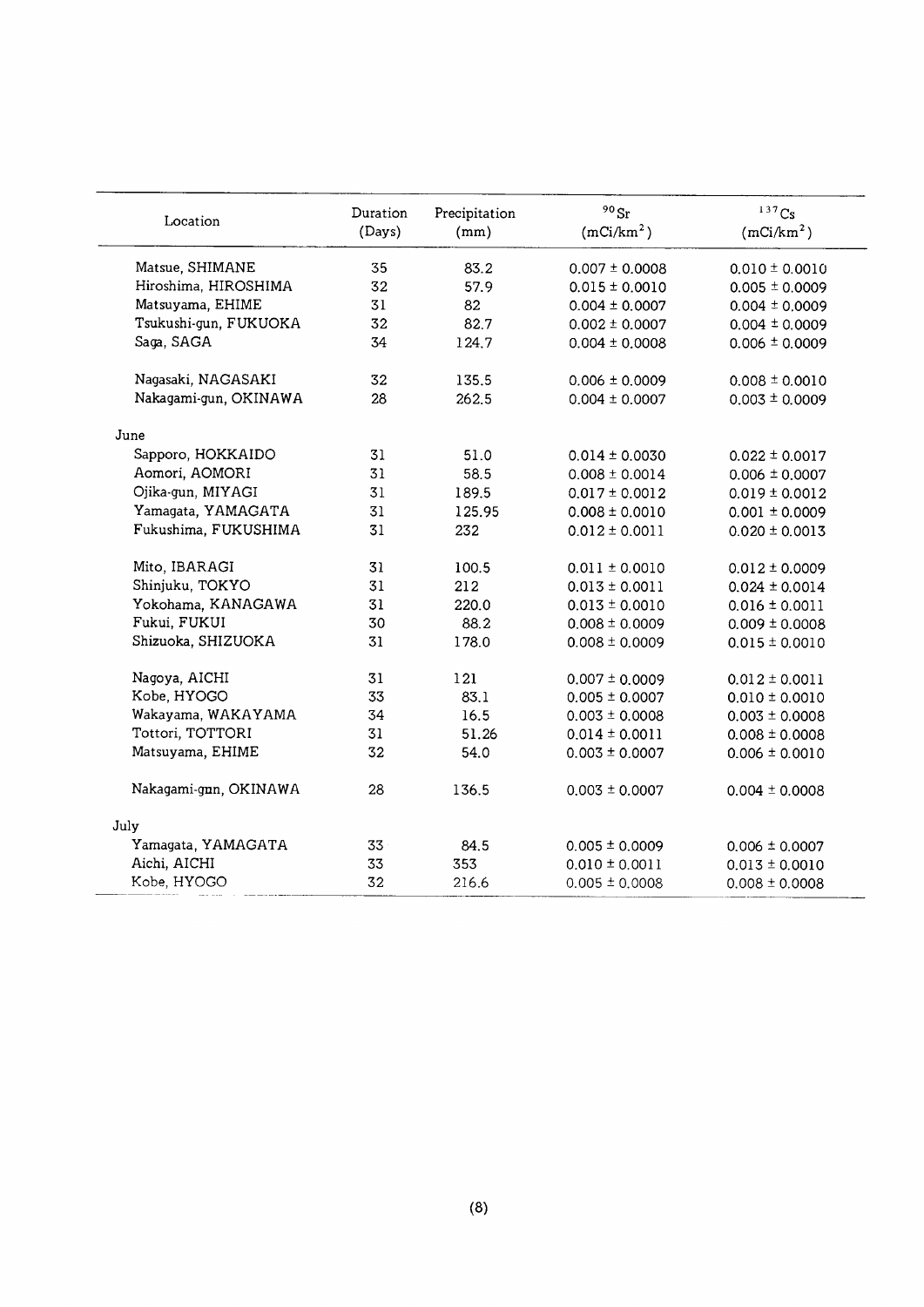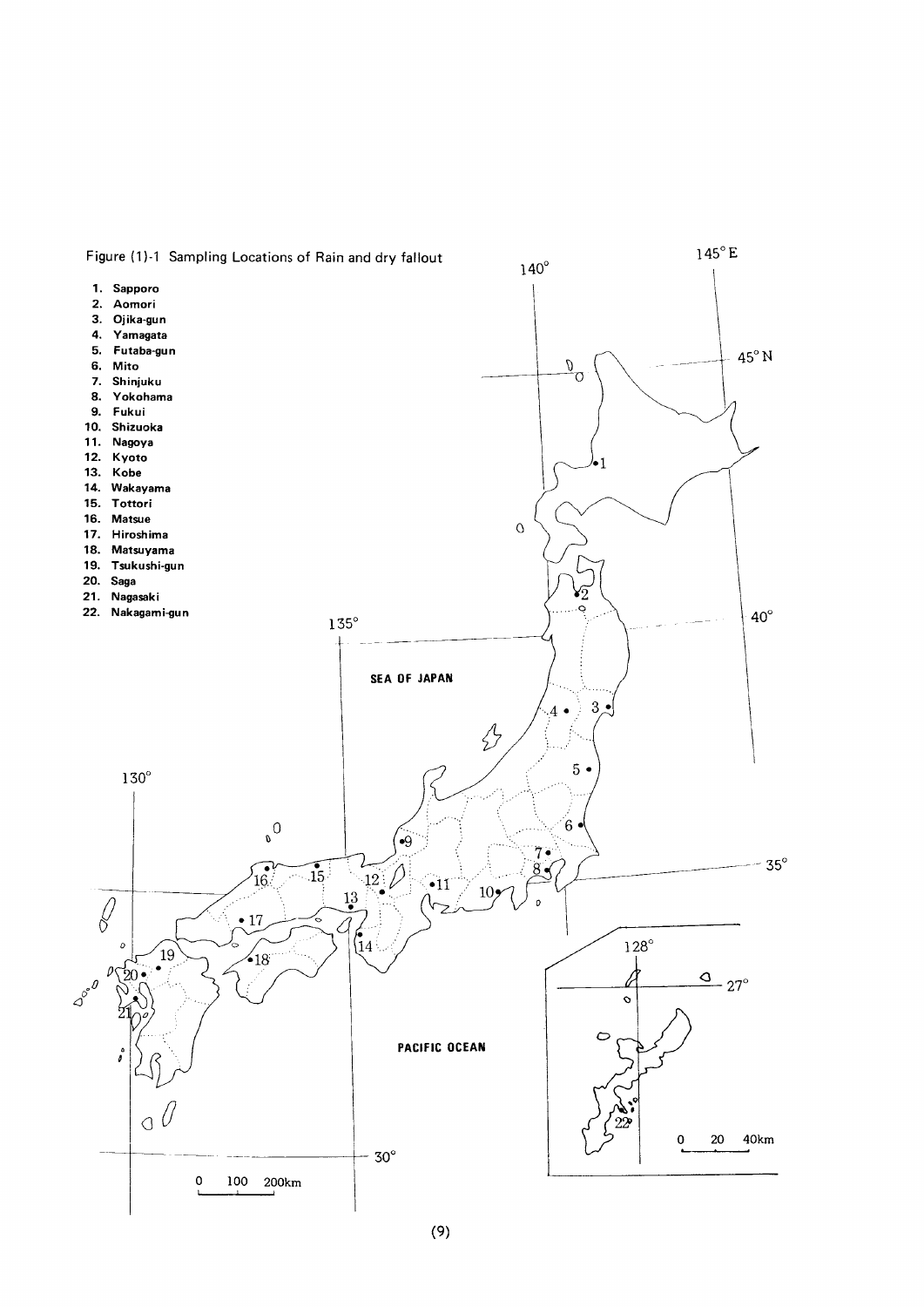# (1)-2 Strontium-90 and Cesium-137 in Rain and dry fallout (for WHO program) (from Jan. 1982 to Jul. 1982)

- continued from No. 59 of this publication -

| Location             | Duration<br>(Days) | Precipitation<br>(mm) | $90$ Sr<br>(mC/km <sup>2</sup> ) | $137C_S$<br>(mCi/km <sup>2</sup> ) |
|----------------------|--------------------|-----------------------|----------------------------------|------------------------------------|
| January              |                    |                       |                                  |                                    |
| Akita, AKITA         | 321                | 115.4                 | $0.011 \pm 0.0010$               | $0.022 \pm 0.0012$                 |
| Niigata, NIIGATA     | 27                 | 92.41                 | $0.015 \pm 0.0012$               | $0.024 \pm 0.0013$                 |
| Kanazawa, ISHIKAWA   | 30                 | 206.5                 | $0.033 \pm 0.0015$               | $0.051 \pm 0.0017$                 |
| Nagano, NAGANO       | 29                 | 42.0                  | $0.002 \pm 0.0006$               | $0.005 \pm 0.0008$                 |
| Osaka, OSAKA         | 32                 | 4.95                  | $0.002 \pm 0.0007$               | $0.002 \pm 0.0007$                 |
| Okayama, OKAYAMA     | 29                 | 20.6                  | $0.003 \pm 0.0007$               | $0.003 \pm 0.0007$                 |
| Yamaguchi, YAMAGUCHI | 31                 | 57.0                  | $0.012 \pm 0.0010$               | $0.012 \pm 0.0010$                 |
| Kochi, KOCHI         | 27                 | 1.7                   | $0.003 \pm 0.0007$               | $0.001 \pm 0.0006$                 |
| Kagoshima, KAGOSHIMA | 29                 | 55.9                  | $0.007 \pm 0.0009$               | $0.008 \pm 0.0010$                 |
| Fubruary             |                    |                       |                                  |                                    |
| Akita, AKITA         | 29                 | 64.7                  | $0.012 \pm 0.0010$               | $0.014 \pm 0.0011$                 |
| Niigata, NIIGATA     | 29                 | 29.65                 | $0.010 \pm 0.0009$               | $0.021 \pm 0.0012$                 |
| Kanazawa, ISHIKAWA   | 29                 | 102.0                 | $0.016 \pm 0.0011$               | $0.021 \pm 0.0012$                 |
| Nagano, NAGANO       | 29                 | 15.50                 | $0.003 \pm 0.0007$               | $0.005 \pm 0.0008$                 |
| Osaka, OSAKA         | 29                 | 39.83                 | $0.005 \pm 0.0008$               | $0.006 \pm 0.0009$                 |
| Okayama, OKAYAMA     | 29                 | 41.2                  | $0.003 \pm 0.0007$               | $0.004 \pm 0.0008$                 |
| Yamaguchi, YAMAGUCHI | 31                 | 46.5                  | $0.012 \pm 0.0010$               | $0.013 \pm 0.0010$                 |
| Kochi, KOCHI         | 29                 | 64.4                  | $0.011 \pm 0.0009$               | $0.012 \pm 0.0010$                 |
| Kagoshima, KAGOSHIMA | 29                 | 127.3                 | $0.008 \pm 0.0009$               | $0.015 \pm 0.0011$                 |
| Chiba, CHIBA         | 29                 | 54.4                  | $0.006 \pm 0.0008$               | $0.007 \pm 0.0009$                 |
| March                |                    |                       |                                  |                                    |
| Akita, AKITA         | 32                 | 106.6                 | $0.013 \pm 0.0010$               | $0.024 \pm 0.0013$                 |
| Niigata, NIIGATA     | 32                 | 65.67                 | $0.009 \pm 0.0009$               | $0.017 \pm 0.0011$                 |
| Kanazawa, ISHIKAWA   | 32                 | 109.0                 | $0.020 \pm 0.0012$               | $0.024 \pm 0.0013$                 |
| Nagano, NAGANO       | 32                 | 42.0                  | $0.004 \pm 0.0007$               | $0.005 \pm 0.0008$                 |
| Osaka, OSAKA         | 31                 | 133.76                | $0.006 \pm 0.0008$               | $0.012 \pm 0.0010$                 |
| Okayama, OKAYAMA     | 31                 | 72.5                  | $0.005 \pm 0.0008$               | $0.009 \pm 0.0009$                 |
| Yamaguchi, YAMAGUCHI | 29                 | 132.0                 | $0.010 \pm 0.0010$               | $0.012 \pm 0.0010$                 |
| Kochi, KOCHI         | 32                 | 275.5                 | $0.017 \pm 0.0011$               | $0.024 \pm 0.0013$                 |
| Kagoshima, KAGOSHIMA | 32                 | 102.2                 | $0.013 \pm 0.0010$               | $0.013 \pm 0.0010$                 |
| Chiba, CHIBA         | 32                 | 55.1                  | $0.010 \pm 0.0010$               | $0.009 \pm 0.0009$                 |

# Table (1)-2: Strontium-90 and Cesium-137 in Rain and dry fallout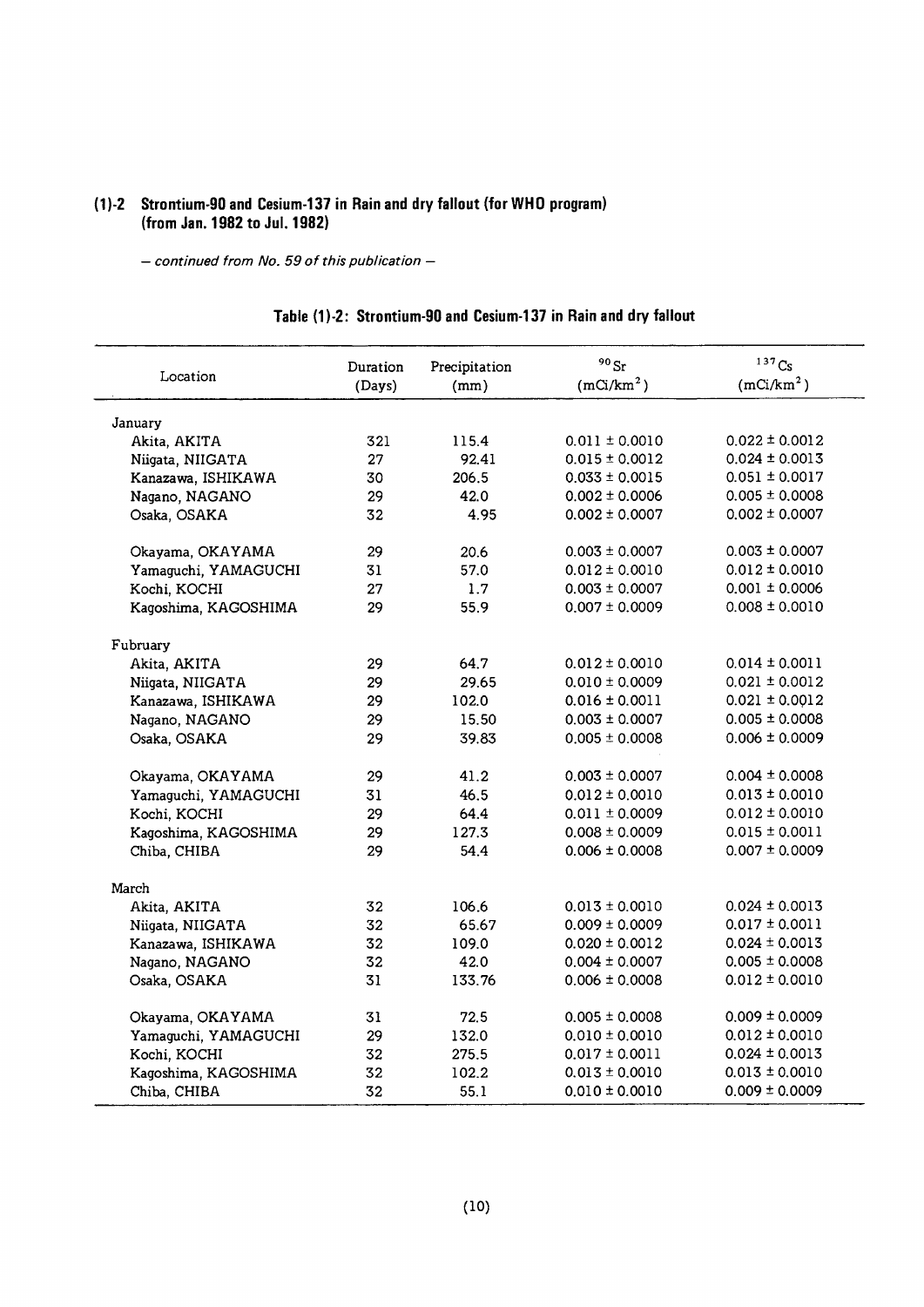| Location             | Duration | Precipitation | $^{90}\rm{Sr}$<br>(mCi/km <sup>2</sup> ) | $137$ Cs<br>(mCi/km <sup>2</sup> ) |
|----------------------|----------|---------------|------------------------------------------|------------------------------------|
|                      | (Days)   | (mm)          |                                          |                                    |
| April                |          |               |                                          |                                    |
| Akita, AKITA         | 30       | 166.6         | $0.011 \pm 0.0009$                       | $0.019 \pm 0.0012$                 |
| Niigata, NIIGATA     | 31       | 91.02         | $0.008 \pm 0.0009$                       | $0.016 \pm 0.0012$                 |
| Kanazawa, ISHIKAWA   | 31       | 124.0         | $0.011 \pm 0.0010$                       | $0.018 \pm 0.0012$                 |
| Nagano, NAGANO       | 31       | 87.0          | $0.007 \pm 0.0008$                       | $0.007 \pm 0.0012$                 |
| Osaka, OSAKA         | 31       | 116.83        | $0.009 \pm 0.0009$                       | $0.011 \pm 0.0010$                 |
| Okayama, OKAYAMA     | 31       | 118.5         | $0.012 \pm 0.0010$                       | $0.022 \pm 0.0012$                 |
| Yamaguchi, YAMAGUCHI | 28       | 130.5         | $0.012 \pm 0.0010$                       | $0.015 \pm 0.0011$                 |
| Kochi, KOCHI         | 30       | 218.2         | $0.027 \pm 0.0014$                       | $0.035 \pm 0.0015$                 |
| Kagoshima, KAGOSHIMA | 31       | 139.7         | $0.014 \pm 0.0010$                       | $0.017 \pm 0.0011$                 |
| Chiba, CHIBA         | 30       | 133.6         | $0.013 \pm 0.0012$                       | $0.020 \pm 0.0012$                 |
| May                  |          |               |                                          |                                    |
| Akita, AKITA         | 33       | 205.2         | $0.015 \pm 0.0010$                       | $0.021 \pm 0.0014$                 |
| Niigata, NIIGATA     | 32       | 77.47         | $0.006 \pm 0.0008$                       | $0.009 \pm 0.0010$                 |
| Kanazawa, ISHIKAWA   | 32       | 125.5         | $0.007 \pm 0.0009$                       | $0.012 \pm 0.0010$                 |
| Nagano, NAGANO       | 32       | 71.0          | $0.006 \pm 0.0009$                       | $0.006 \pm 0.0010$                 |
| Osaka, OSAKA         | 32       | 144.63        | $0.006 \pm 0.0008$                       | $0.006 \pm 0.0008$                 |
| Okayama, OKAYAMA     | 32       | 66.3          | $0.003 \pm 0.0007$                       | $0.004 \pm 0.0008$                 |
| Yamaguchi, YAMAGUCHI | 33       | 60.0          | $0.008 \pm 0.0009$                       | $0.008 \pm 0.0010$                 |
| Kochi, KOCHI         | 32       | 215.2         | $0.009 \pm 0.0010$                       | $0.008 \pm 0.0009$                 |
| Kagoshima, KAGOSHIMA | 32       | 227           | $0.005 \pm 0.0008$                       | $0.011 \pm 0.0010$                 |
| Chiba, CHIBA         | 33       | 97.5          | $0.008 \pm 0.0009$                       | $0.012 \pm 0.0010$                 |
| June                 |          |               |                                          |                                    |
| Akita, AKITA         | 31       | 120.4         | $0.006 \pm 0.0008$                       | $0.010 \pm 0.0011$                 |
| Niigata, NIIGATA     | 31       | 43.00         | $0.004 \pm 0.0007$                       | $0.004 \pm 0.0006$                 |
| Kanazawa, ISHIKAWA   | 31       | 133.5         | $0.011 \pm 0.0010$                       | $0.014 \pm 0.0012$                 |
| Nagano, NAGANO       | 31       | 80.0          | $0.004 \pm 0.0008$                       | $0.006 \pm 0.0010$                 |
| Osaka, OSAKA         | 31       | 87.64         | $0.006 \pm 0.0008$                       | $0.007 \pm 0.0007$                 |
| Okayama, OKAYAMA     | 31       | 67.8          | $0.002 \pm 0.0006$                       | $0.004 \pm 0.0008$                 |
| Yamaguchi, YAMAGUCHI | 31       | 75.5          | $0.009 \pm 0.0010$                       | $0.007 \pm 0.0009$                 |
| Kochi, KOCHI         | 31       | 122.5         | $0.010 \pm 0.0009$                       | $0.009 \pm 0.0008$                 |
| Kagoshima, KAGOSHIMA | 31       | 176.2         | $0.004 \pm 0.0007$                       | $0.007 \pm 0.0009$                 |
| Chiba, CHIBA         | 31       | 149.5         | $0.009 \pm 0.0010$                       | $0.014 \pm 0.0010$                 |
|                      |          |               |                                          |                                    |
| July                 |          | 114.2         | $0.002 \pm 0.0007$                       | $0.006 \pm 0.0007$                 |
| Akita, AKITA         | 33       | 164.81        | $0.005 \pm 0.0008$                       | $0.009 \pm 0.0008$                 |
| Niigata, NIIGATA     | 33       |               |                                          | $0.006 \pm 0.0007$                 |
| Okayama, OKAYAMA     | 32       | 275.3         | $0.009 \pm 0.0011$                       | $0.007 \pm 0.0007$                 |
| Kaqoshima, KAGOSHIMA | 33       | 410           | $0.005 \pm 0.0008$                       |                                    |
| Chiba, CHIBA         | 33       | 210.6         | $0.004 \pm 0.0008$                       | $0.008 \pm 0.0008$                 |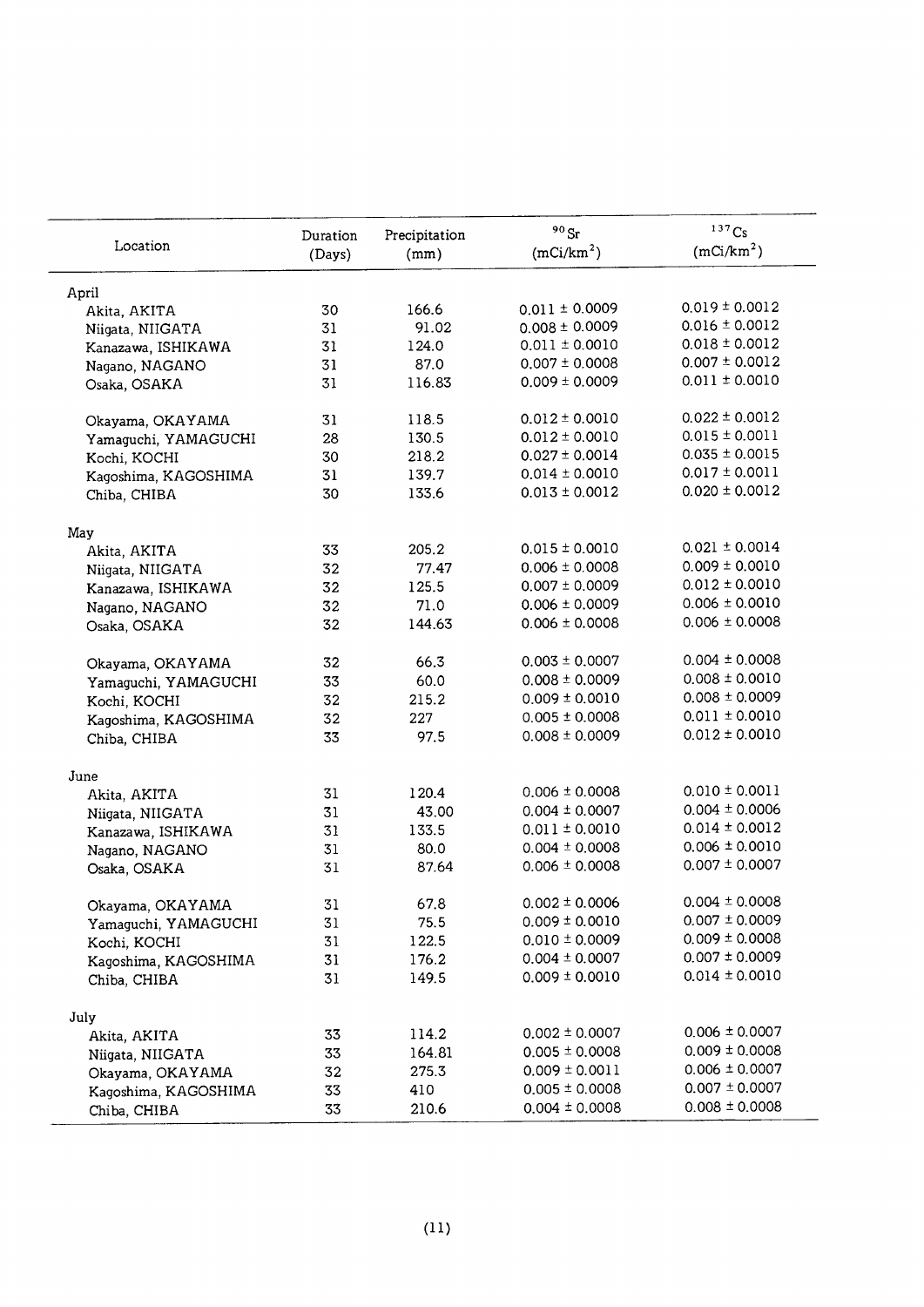

 $(12)$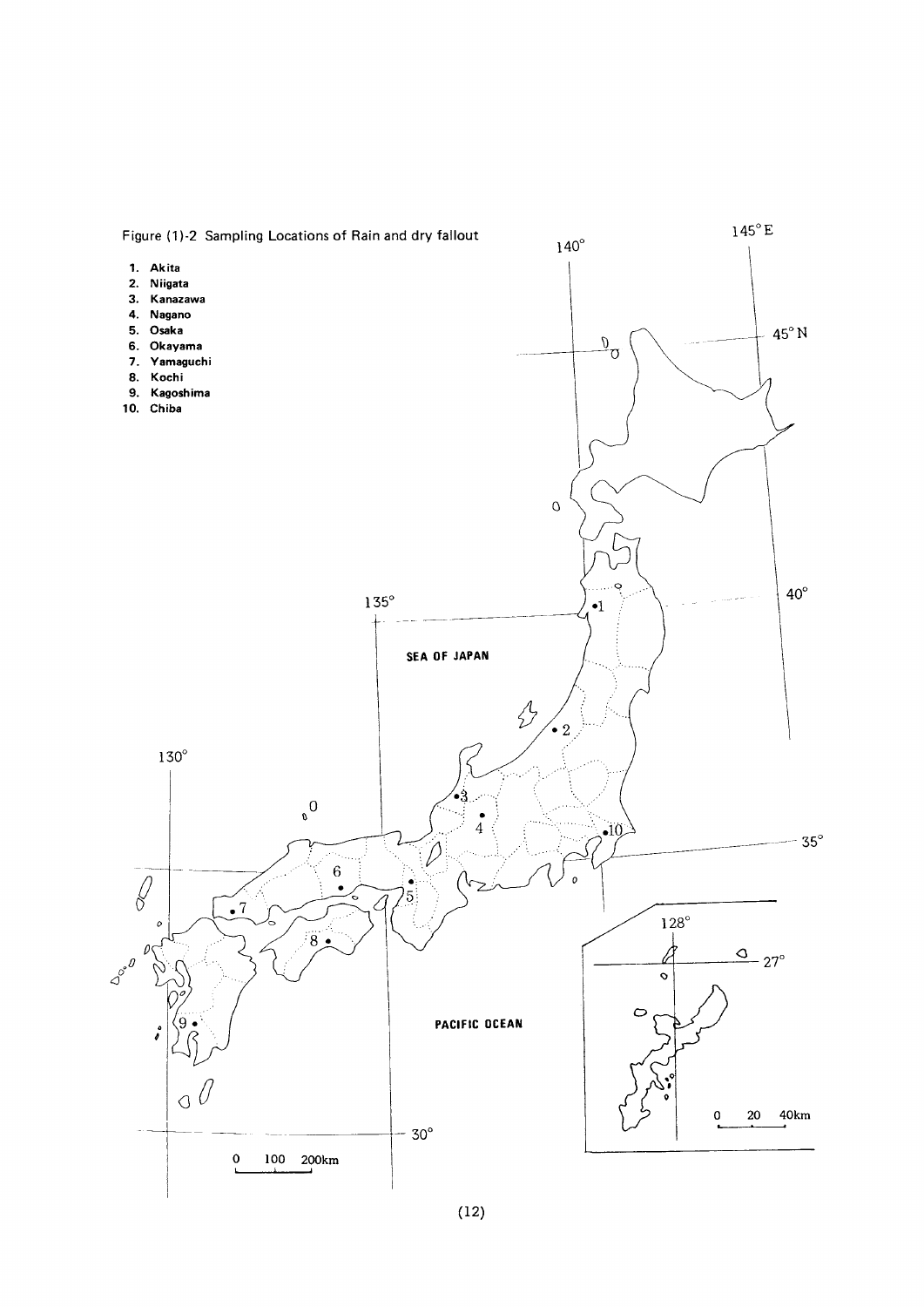## (2) Strontium-90 and Cesium-137 in Airborne dust (from Oct. 1981 to Mar. 1982)

- continued from No. 59 of this publication -

# Table (2): Strontium-90 and Cesium-137 in Airborne dust

| Location                     | Sampling<br>period | Absorption<br>volume $(m^3)$ | $90$ Sr<br>$(10^{-3} \,\mathrm{pCi/m^3})$ | $137$ Cs<br>$(10^{-3} \text{ pCi/m}^3)$ |
|------------------------------|--------------------|------------------------------|-------------------------------------------|-----------------------------------------|
| October $\sim$ December 1981 |                    |                              |                                           |                                         |
| Futaba-gun, FUKUSHIMA        | $10 \sim 12$       | 13,033                       | $0.2 \pm 0.03$                            | $0.5 \pm 0.03$                          |
| Mito, IBARAGI                | $10 \sim 12$       | 10,368                       | $0.04 \pm 0.03$                           | $0.0 \pm 0.02$                          |
| Niigata, NIIGATA             | $10 - 12$          | 14,758                       | $0.2 \pm 0.02$                            | $0.3 \pm 0.03$                          |
| Fukui, FUKUI                 | $10 - 12$          | 26,951                       | $0.1 \pm 0.01$                            | $0.2 \pm 0.01$                          |
| Shizuoka, SHIZUOKA           | $10 \sim 12$       | 11,646                       | $0.1 \pm 0.02$                            | $0.2 \pm 0.03$                          |
| Nagoya, AICHI                | $10 \sim 12$       | 11,080                       | $0.1 \pm 0.02$                            | $0.1 \pm 0.03$                          |
| Kyoto, KYOTO                 | $10 \sim 12$       | 9,950                        | $0.1 \pm 0.03$                            | $0.1 \pm 0.03$                          |
| Osaka, OSAKA                 | $10\sim12$         | 7,128                        | $0.1 \pm 0.04$                            | $0.2 \pm 0.04$                          |
| Tottori, TOTTORI             | $10 \sim 12$       | 12,142                       | $0.2 \pm 0.03$                            | $0.2 \pm 0.03$                          |
| Hiroshima, HIROSHIMA         | $10\sim12$         | 10,800                       | $0.2 \pm 0.04$                            | $0.3 \pm 0.03$                          |
| Nagasaki, NAGASAKI           | $10 \sim 12$       | 10,582                       | $0.2 \pm 0.03$                            | $0.3 \pm 0.03$                          |
| January $\sim$ March 1982    |                    |                              |                                           |                                         |
| Mito, IBARAGI                | $1\sim 3$          | 10,368                       | $0.0 \pm 0.03$                            | $0.1 \pm 0.03$                          |
| Niigata, NIIGATA             | $1\sim 3$          | 14,936.6                     | $0.2 \pm 0.03$                            | $0.3 \pm 0.02$                          |
| Fukui, FUKUI                 | $1\sim 3$          | 28,169                       | $0.2 \pm 0.02$                            | $0.3 \pm 0.02$                          |
| Ogasa-gun, SHIZUOKA          | $1\sim 3$          | 11,085                       | $0.1 \pm 0.03$                            | $0.2 \pm 0.03$                          |
| Nagoya, AICHI                | $1\sim 3$          | 9,756                        | $0.1 \pm 0.04$                            | $0.2 \pm 0.03$                          |
| Kyoto, KYOTO                 | $1 \sim 3$         | 9,880                        | $0.2 \pm 0.03$                            | $0.3 \pm 0.03$                          |
| Osaka, OSAKA                 | $1 \sim 3$         | 7,776                        | $0.1 \pm 0.05$                            | $0.1 \pm 0.03$                          |
| Tottori, TOTTORI             | $1 \sim 3$         | 10,944.0                     | $0.2 \pm 0.03$                            | $0.3 \pm 0.03$                          |
| Hiroshima, HIROSHIMA         | $1\sim 3$          | 10,800                       | $0.2 \pm 0.04$                            | $0.4 \pm 0.04$                          |
| Nagasaki, NAGASAKI           | $1 \sim 3$         | 10,349                       | $0.3 \pm 0.03$                            | $0.4 \pm 0.04$                          |
| March, 1982                  |                    |                              |                                           |                                         |
| Futaba-gun, FUKUSHIMA        | 3                  | 4,843                        | $0.1 \pm 0.06$                            | $0.2 \pm 0.05$                          |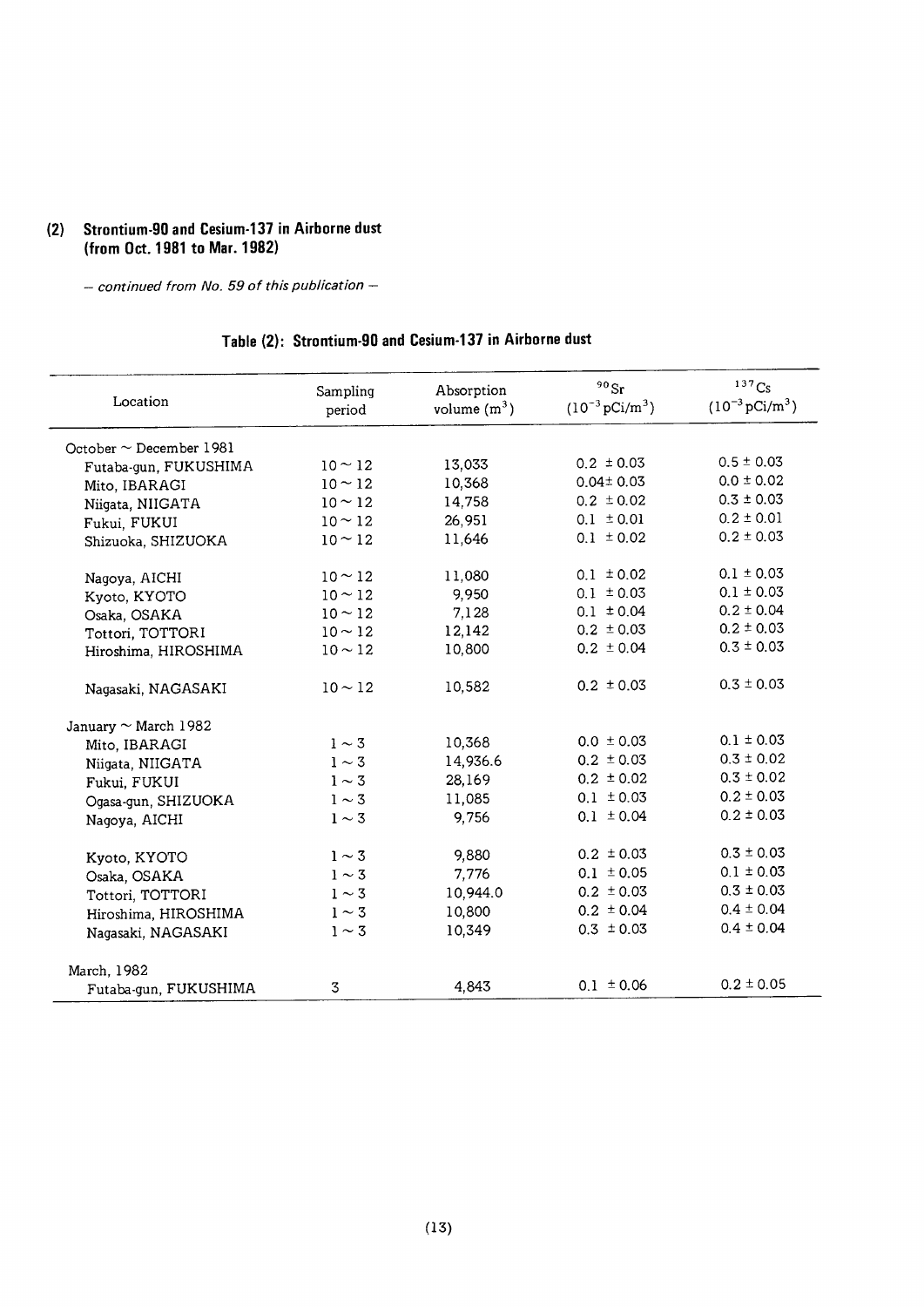

# $(14)$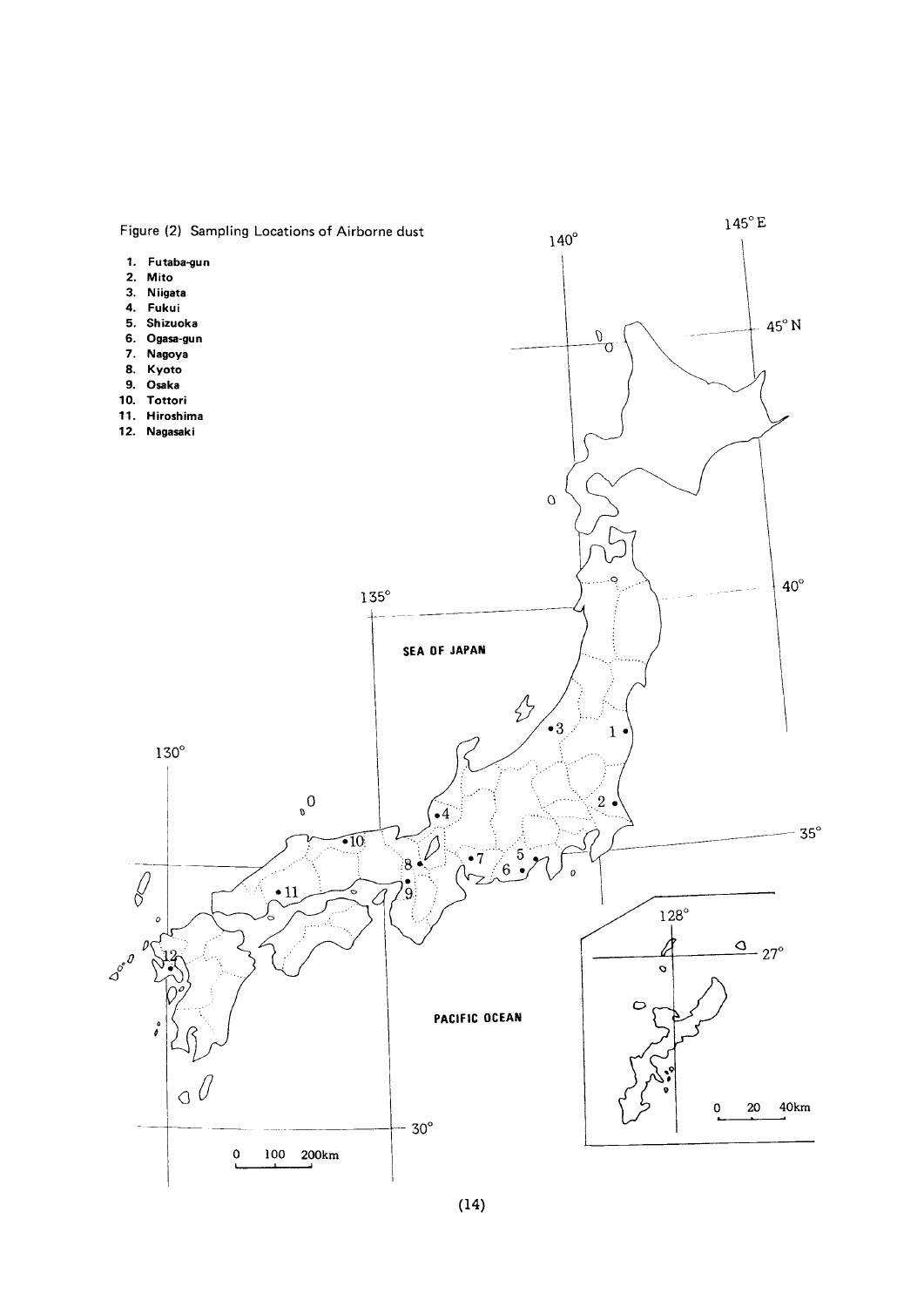# (3) Strontium-90 and Cesium-137 in Service water (from Dec. 1981 to Jul. 1982)

 $-$  continued from No. 59 of this publication  $-$ 

# Table (3): Strontium-90 and Cesium-137 in Service water

| Location             | рH                       | 90Sr<br>$(pCi/\ell)$ | 137Cs<br>$(pCi/\ell)$ |
|----------------------|--------------------------|----------------------|-----------------------|
| (Source Water)       |                          |                      |                       |
| December, 1981       |                          |                      |                       |
| Katsushika, TOKYO    | 7.1                      | $0.07 \pm 0.005$     | $0.01 \pm 0.004$      |
| Moriguchi, OSAKA     | 7.0                      | $0.21 \pm 0.008$     | $0.01 \pm 0.008$      |
| January, 1982        |                          |                      |                       |
| Sapporo, HOKKAIDO    | 7.2                      | $0.09 \pm 0.006$     | $0.01 \pm 0.003$      |
| Kyoto, KYOTO         | 7.48                     | $0.20 \pm 0.008$     | $0.02 \pm 0.004$      |
| June, 1982           |                          |                      |                       |
| Sapporo, HOKKAIDO    | 7.1                      | $0.07 \pm 0.005$     | $0.01 \pm 0.003$      |
| Katsushika, TOKYO    | 6.9                      | $0.09 \pm 0.006$     | $0.01 \pm 0.004$      |
| Tsukui-gun, KANAGAWA | 8.7                      | $0.03 \pm 0.004$     | $0.001 \pm 0.002$     |
| Inuyama, AICHI       | 6.9                      | $0.10 \pm 0.006$     | $0.02 \pm 0.003$      |
| Moriguchi, OSAKA     | 7.0                      | $0.19 \pm 0.008$     | $0.02 \pm 0.003$      |
| Fukuoka, FUKUOKA     | 6.95                     | $0.07 \pm 0.005$     | $0.004 \pm 0.003$     |
| (Tap Water)          |                          |                      |                       |
| December, 1981       |                          |                      |                       |
| Wakkanai, HOKKAIDO   | 6.3                      | $0.38 \pm 0.011$     | $0.01 \pm 0.003$      |
| Akita, AKITA         | 6.8                      | $0.13 \pm 0.007$     | $0.01 \pm 0.004$      |
| Fukushima, FUKUSHIMA | $\overline{\phantom{0}}$ | $0.14 \pm 0.006$     | $0.003 \pm 0.003$     |
| Katsushika, TOKYO    | 6.5                      | $0.07 \pm 0.005$     | $0.01 \pm 0.004$      |
| Fukui, FUKUI         | 7.3                      | $0.01 \pm 0.003$     | $0.00 \pm 0.003$      |
| Shizuoka, SHIZUOKA   | 6.4                      | $0.01 \pm 0.003$     | $0.004 \pm 0.004$     |
| Matsue, SHIMANE      | 7.4                      | $0.16 \pm 0.006$     | $0.002 \pm 0.003$     |
| Okayama, OKAYAMA     | 6.8                      | $0.10 \pm 0.006$     | $0.002 \pm 0.003$     |
| Fukuoka, FUKUOKA     | 6.95                     | $0.11 \pm 0.006$     | $0.005 \pm 0.004$     |
| Saga, SAGA           | 6.78                     | $0.05 \pm 0.004$     | $0.01 \pm 0.003$      |
| Nagasaki, NAGASAKI   | 7.2                      | $0.08 \pm 0.005$     | $0.01 \pm 0.004$      |
| January, 1982        |                          |                      |                       |
| Kyoto, KYOTO         | 7.11                     | $0.25 \pm 0.009$     | $0.005 \pm 0.003$     |
| Wakayama, WAKAYAMA   | 7.5                      | $0.08 \pm 0.006$     | $0.00 \pm 0.003$      |
| Naha, OKINAWA        | 7.5                      | $0.26 \pm 0.009$     | $0.00 \pm 0.003$      |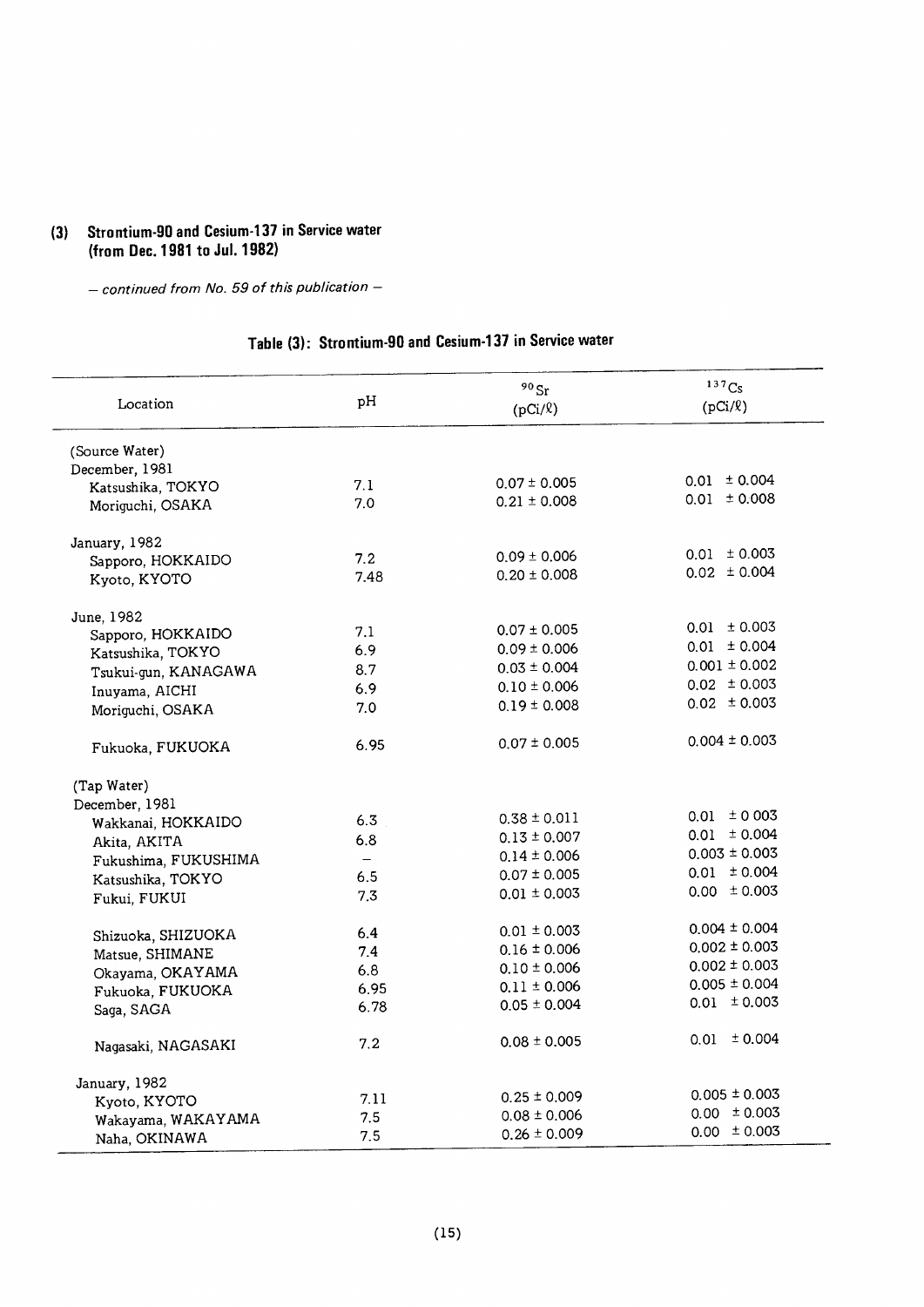| Location             | рH   | $90$ Sr<br>$(pCi/\ell)$ | $137C_S$<br>$(pCi/\ell)$ |
|----------------------|------|-------------------------|--------------------------|
| March, 1982          |      |                         |                          |
| Hiroshima, HIROSHIMA | 7.2  | $0.10 \pm 0.006$        | 0.01<br>0.003            |
| June, 1982           |      |                         |                          |
| Aomori, AOMORI       | 7.3  | $0.06 \pm 0.005$        | $0.01 \pm 0.003$         |
| Akita, AKITA         | 6.85 | $0.17 \pm 0.007$        | $0.01 \pm 0.002$         |
| Yamagata, YAMAGATA   | 7.0  | $0.11 \pm 0.006$        | $0.004 \pm 0.002$        |
| Mito, IBARAGI        | 6.4  | $0.07 \pm 0.005$        | $0.01 \pm 0.002$         |
| Katsushika, TOKYO    | 6.5  | $0.09 \pm 0.006$        | $0.01 \pm 0.004$         |
| Yokohama, KANAGAWA   | 7.2  | $0.04 \pm 0.004$        | $0.003 \pm 0.002$        |
| Niigata, NIIGATA     | 6.8  | $0.15 \pm 0.007$        | $0.01 \pm 0.002$         |
| Kanazawa, ISHIKAWA   | 7.1  | $0.10 \pm 0.006$        | $0.01 \pm 0.002$         |
| Fukui, FUKUI         | 7.1  | $0.01 \pm 0.003$        | $0.00 \pm 0.002$         |
| Nagano, NAGANO       | 7.44 | $0.05 \pm 0.005$        | $0.01 \pm 0.002$         |
| Shizuoka, SHIZUOKA   | 7.3  | $0.05 \pm 0.005$        | $0.003 \pm 0.003$        |
| Nagoya, AICHI        | 6.4  | $0.10 \pm 0.006$        | $0.01 \pm 0.002$         |
| Osaka, OSAKA         | 6.8  | $0.14 \pm 0.007$        | $0.004 \pm 0.002$        |
| Kobe, HYOGO          | 7.17 | $0.21 \pm 0.008$        | $0.01 \pm 0.002$         |
| Wakayama, WAKAYAMA   | 8.2  | $0.08 \pm 0.007$        | $0.01 \pm 0.003$         |
| Tottori, TOTTORI     | 7.5  | $0.11 \pm 0.006$        | $0.00 \pm 0.003$         |
| Matsue, SHIMANE      | 7.42 | $0.19 \pm 0.008$        | $0.005 \pm 0.003$        |
| Okayama, OKAYAMA     | 6.8  | $0.11 \pm 0.006$        | $0.00 \pm 0.002$         |
| Ube, YAMAGUCHI       | 7.0  | $0.12 \pm 0.006$        | $0.01 \pm 0.003$         |
| Matsuyama, EHIME     | 7.26 | $0.08 \pm 0.005$        | $0.00 \pm 0.003$         |
| Kochi, KOCHI         | 7.5  | $0.07 \pm 0.005$        | $0.002 \pm 0.003$        |
| Fukuoka, FUKUOKA     | 7.0  | $0.13 \pm 0.007$        | $0.01 \pm 0.003$         |
| Saga, SAGA           | 7.6  | $0.08 \pm 0.006$        | $0.004 \pm 0.002$        |
| Kagoshima, KAGOSHIMA | 6.9  | $0.01 \pm 0.003$        | $0.003 \pm 0.002$        |
| July, 1982           |      |                         |                          |
| Wakkanai, HOKKAIDO   | 6.0  | $0.15 \pm 0.007$        | $0.005 \pm 0.003$        |
| Naha, OKINAWA        | 7.62 | $0.19 \pm 0.008$        | $0.01 \pm 0.003$         |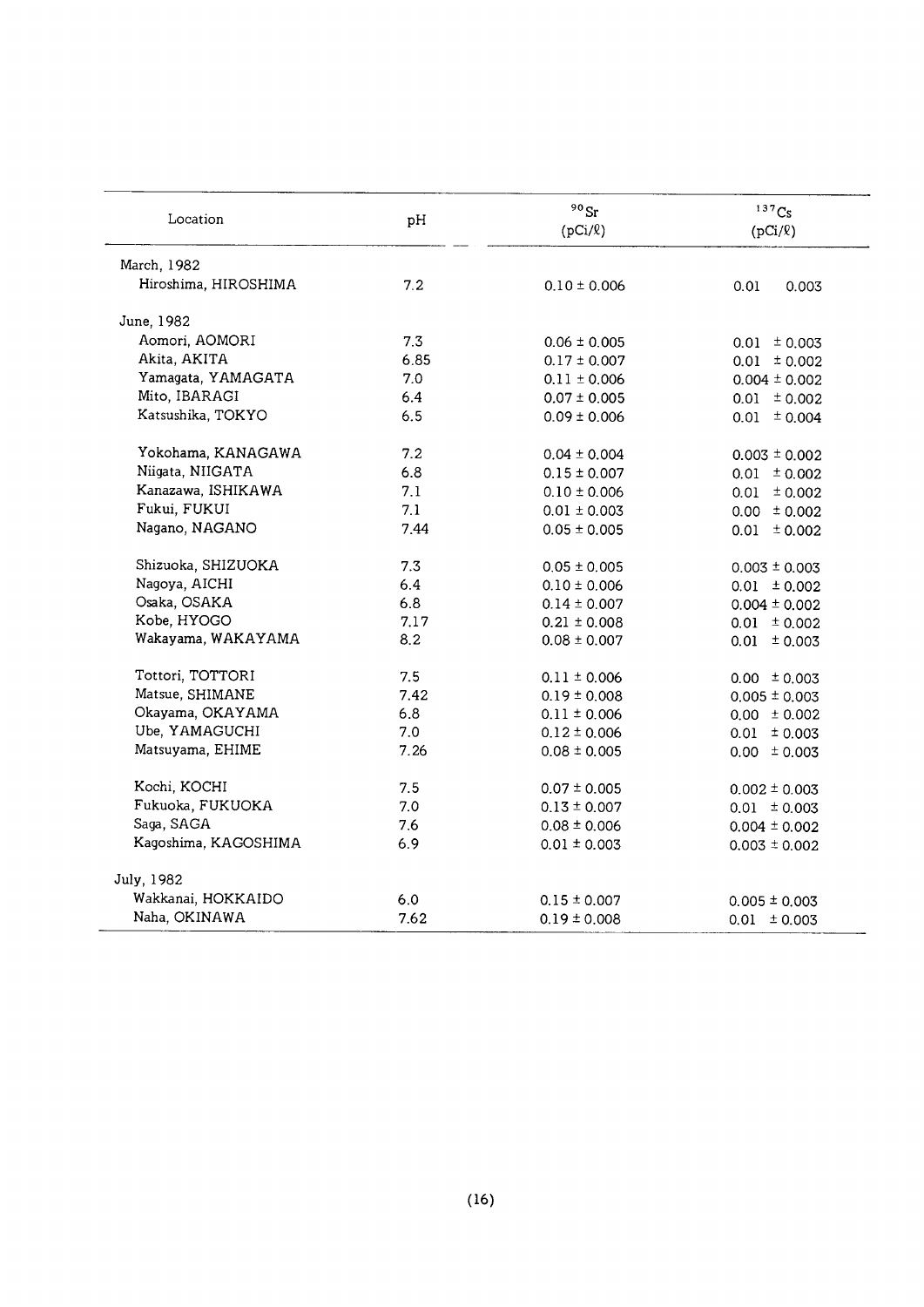

#### Figure (3) Sampling Locations of Service water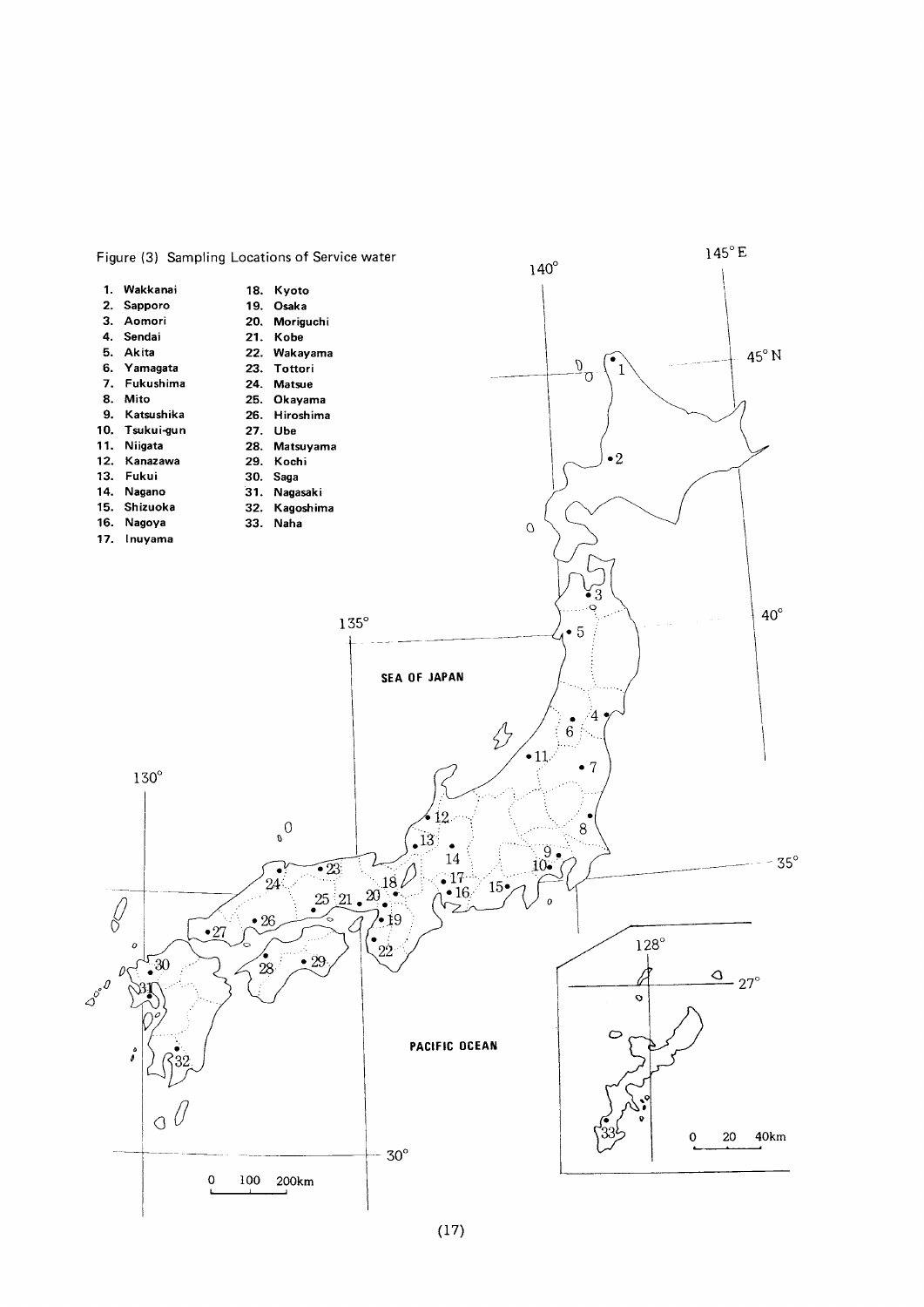#### (4) Strontium-90 and Cesium-137 in Freshwater (from Dec. 1981 to Jul. 1982)

 $-$  continued from No. 59 of this publication  $-$ 

#### $137Cs$ 90sr Location pH  $(pCi/\ell)$  $(pCi/\ell)$ December,1981 Mikata-gun, FUKUI 10.0 0.18±0.008  $0.02 \pm 0.004$ Suwa-lake, NAGANO 8.8  $0.04 \pm 0.004$  $0.02 \pm 0.004$  $0.00 \pm 0.003$  $0.002 \pm 0.004$ Uji, KYOTO 6.19 Syobara, HIROSHIMA 6.8  $0.07 \pm 0.005$  $0.002 \pm 0.003$ May,1982 Kasumigaura-lake, IBARAGI 8.3 0.24±0.008  $0.03 \pm 0.004$ July,1982 Ishikari-gun, HOKKAIDO 6.9  $0.14 \pm 0.07$  $0.03 \pm 0.004$ Akita, AKITA 6.9  $0.14 \pm 0.008$  $0.01 \pm 0.003$

# Table (4): Strontium-90 and Cesium-137 in Freshwater

Figure (4) Sampling Locations of Freshwater